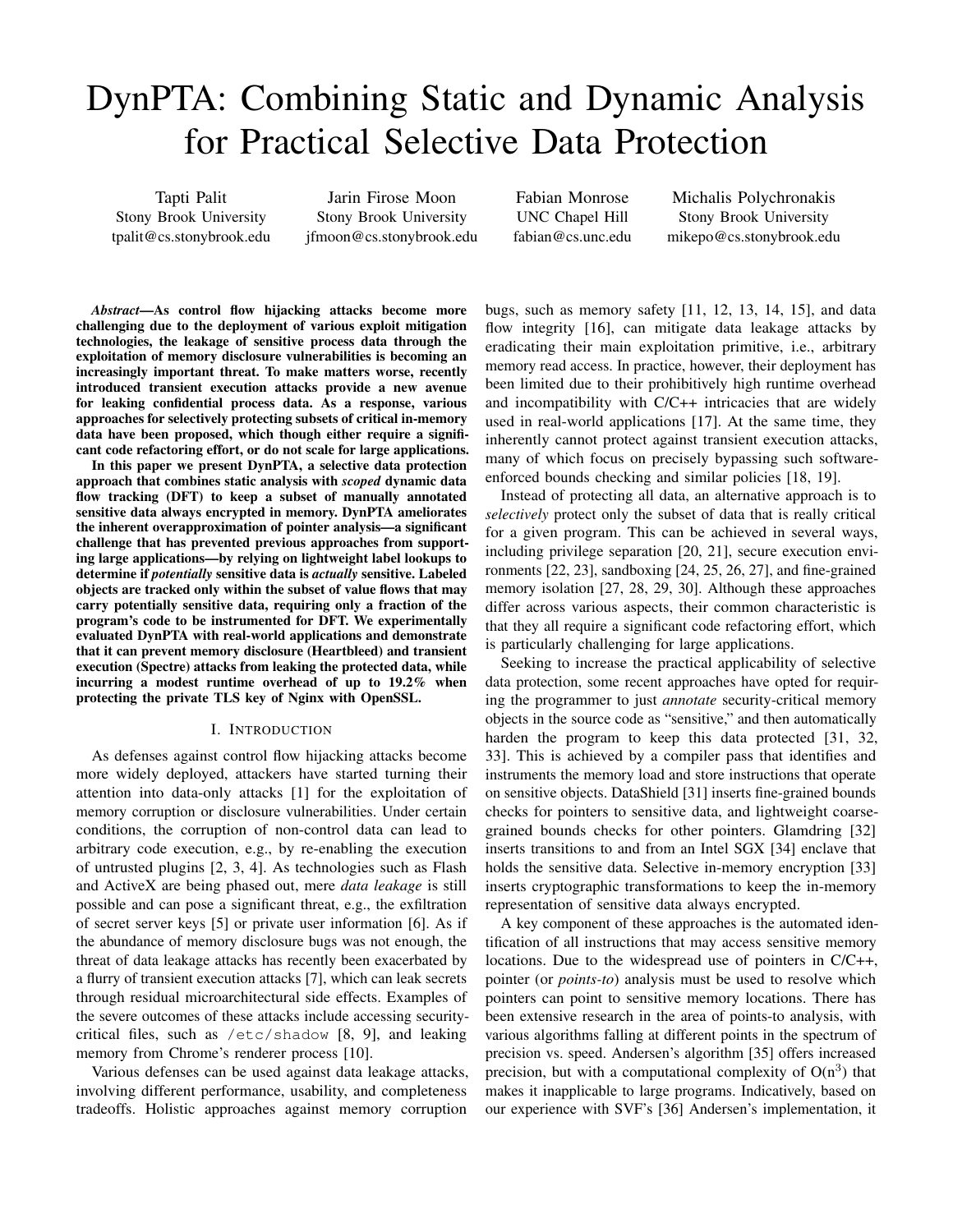takes about 11 hours to complete for Nginx with OpenSSL, while for the Chromium browser, our machine (with 32 GB of RAM) ran out of memory after running for four days. On the other hand, Steensgaard's algorithm [\[37\]](#page-13-36) has an almost linear time complexity of O(n), making it scalable for large programs, but comes with a much higher level of imprecision.

The issues of scalability and precision in points-to analysis are well-known (we refer to Hind et al. [\[38,](#page-13-37) [39\]](#page-13-38) for a more detailed discussion). For selective data protection defenses, the more imprecise the points-to analysis, the higher the number of memory operations identified as *potentially* sensitive—due to the overapproximation in computing the points-to graph, more memory locations than those that will actually hold sensitive data must be protected. This in turn requires more memory instructions to be instrumented, which leads to higher overhead. This challenge limits the applicability of prior works [\[31,](#page-13-30) [32,](#page-13-31) [33\]](#page-13-32) to only moderately complex programs, such as MbedTLS (a TLS library tailored for embedded systems). To the best of our knowledge, no prior work on selective data protection is applicable to larger code bases, such as OpenSSL, which has actually suffered from in-the-wild data leakage attacks [\[5\]](#page-13-4).

The competing requirements of high precision (to reduce instrumentation and its overhead) and reasonable computational complexity (to scale the analysis for large programs) motivated us to rethink our approach towards pointer analysis. Starting with the goal of making selective data protection practical for large applications, in this paper we present *DynPTA*, a defense against data leakage attacks that combines static analysis with dynamic data flow tracking (DFT) to keep a subset of manually annotated sensitive data always encrypted in memory. To protect sensitive data from leakage, we opted for in-memory encryption [\[33\]](#page-13-32) because i) it makes the overall approach applicable on a wide range of systems (in contrast to relying on more specialized hardware features [\[30,](#page-13-29) [32\]](#page-13-31)), and ii) it protects against transient execution attacks, as any leaked data will still be encrypted (in contrast to memory safety [\[31\]](#page-13-30)).

DynPTA uses the linear-time Steensgaard's points-to analysis to support large programs, but ameliorates the overapproximation of the computed points-to graph by relying on lightweight label lookups to determine if *potentially sensitive* data is actually sensitive. We introduce a *scoped* form of dynamic DFT to track labeled objects that is applied only on the potentially sensitive value flows that were identified during static analysis—requiring only a fraction of the program's code to be instrumented for DFT. For a given sensitive pointer dereference, DynPTA selectively encrypts or decrypts the accessed data depending on the presence or absence of the sensitive label. To reduce the imprecision of the points-to analysis even further, we also introduce a summarization-based context-sensitive analysis of heap allocations that results in improved runtime performance.

We implemented a prototype of DynPTA on top of LLVM, and successfully applied it on eight popular applications, including Nginx with OpenSSL, Apache Httpd, and OpenVPN applications with an order of magnitude more lines of code compared to programs such as MbedTLS that were used in previous

works [\[31,](#page-13-30) [33\]](#page-13-32). DynPTA incurs a modest runtime overhead of up to 19.2% when protecting the private TLS key of Nginx with OpenSSL, while for MbedTLS the overhead is just 4.1% (in contrast to a reported 13% for in-memory encryption [\[33\]](#page-13-32) and 35% for DataShield [\[31\]](#page-13-30)). We also evaluated DynPTA with real-world memory disclosure (Heartbleed [\[5\]](#page-13-4)) and transient execution (Spectre-PHT [\[40\]](#page-13-39) and Spectre-BTB [\[41\]](#page-13-40)) attacks, and demonstrate that the protected data always remains safe.

In summary, we make the following main contributions:

- We propose a hybrid approach that combines static analysis with scoped dynamic data flow tracking to improve the scalability and accuracy of points-to analysis.
- We propose a summarization-based context-sensitive heap modeling approach that reduces the overapproximation of points-to analysis for heap allocations.
- We implemented the above approaches in DynPTA, a compiler-level selective data protection defense that keeps programmer-annotated data always encrypted in memory.
- We experimentally evaluated DynPTA with real-world applications and demonstrate that it can protect against memory disclosure and transient execution attacks while incurring a modest runtime overhead.

Our implementation of DynPTA is publicly available as an open-source project at https://github.[com/taptipalit/dynpta.](https://github.com/taptipalit/dynpta)

# II. BACKGROUND AND MOTIVATION

#### *A. Pointer Analysis*

Static *pointer analysis* computes the potential targets of pointers in a program. Pointer analysis is sound, but as a *static* analysis technique, it lacks access to critical runtime information, and therefore suffers from overapproximation, i.e., the resulting "points-to" set of a pointer may include objects that the pointer will never point to at runtime.

Pointer analysis assumes that a pointer may only point within the valid bounds of the target object. Memory disclosure vulnerabilities can still dereference a pointer to access memory beyond these bounds and leak other objects. Pointer analysis can correctly identify and model other classes of pointer transformations that are considered undefined by the ANSI C standard, such as casting an integer value to a pointer. These undefined transformations, however, result in major loss of precision in the resulting points-to graph.

<span id="page-1-0"></span>*1) Set Inclusion vs. Set Unification:* Andersen's [\[35\]](#page-13-34) inclusion-based and Steensgaard's [\[37\]](#page-13-36) unification-based algorithms are the two most common pointer analysis approaches. Both begin by iterating over every instruction and collecting *constraints* related to the flows of pointers. These constraints are of the types *Addr-of*, *Copy*, *Deref*, and *Assign*. For C programs, these correspond to statements of the form  $p := \&q,$  $p := q$ ,  $p := *q$ , and  $*p := q$ , respectively. Each algorithm solves these constraints using a set of *resolution rules*.

Andersen's analysis begins by constructing *points-to sets* for each pointer. When a new possible target  $\sigma$  is found for a pointer p, then q is *included* in the points-to set of p. This inclusion, however, requires the recomputation of the pointer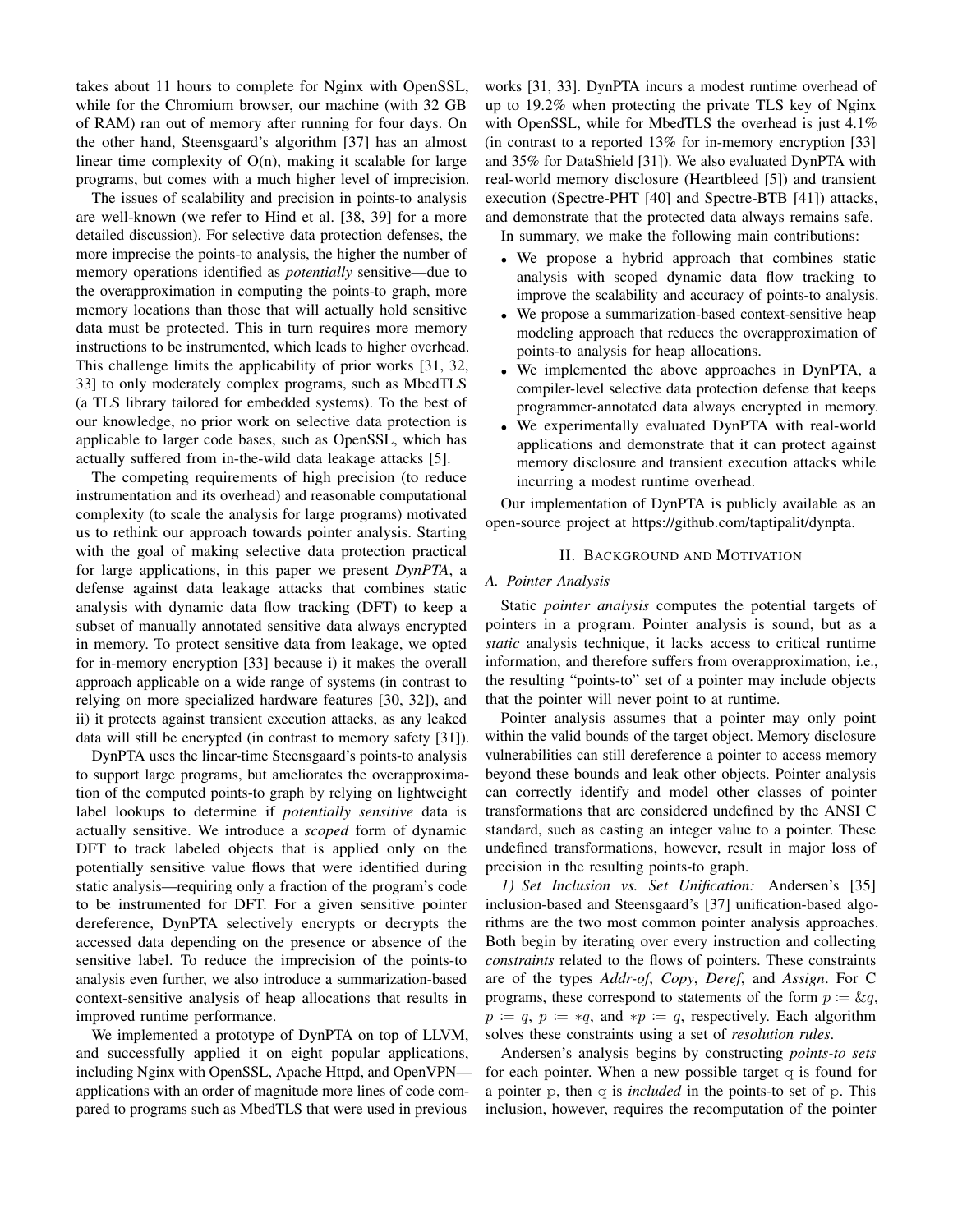relationships for all Deref constraints that involve p, resulting in a cubic complexity of  $O(n^3)$ . This makes Andersen's algorithm inapplicable to large and complex applications.

Steensgaard's analysis maintains both *pointer sets* and *pointsto sets*. Every pointer is a member of a unique set, and a pointsto relationship is represented as a one-to-one mapping between a pointer and a points-to set, i.e., *all* pointers in a pointer set *may* point to *all* objects in a points-to set. When a new target q is found for a pointer p, p's points-to set is *unified* with the set that contains q. This allows the algorithm to run in almost linear time, making it applicable to large applications. However, the unification of pointer sets leads to a significant loss of precision, which makes the analysis results less useful.

We discuss the constraints and resolution rules in more detail and also illustrate the results of running both Andersen's and Steensgaard's analysis on a C code snippet in Appendix [A.](#page-15-0)

<span id="page-2-0"></span>*2) Memory Object Modeling:* Although constraint resolution is an important consideration, the way constraints are modeled also affects the analysis precision and speed. *Context sensitivity* is a constraint modeling approach that considers the calling context when analyzing the target of a function call. When a function is invoked from multiple call sites, each site is analyzed independently, reducing imprecision. This is critical for functions that allocate or reassign objects referenced by their arguments, or functions that return pointers. The prevalent use of wrapper functions around memory allocation routines makes context sensitivity a particularly important issue. Performing context-insensitive analysis for memory wrappers would cause *all* pointers to heap memory to point to the same object. We address this issue by introducing a summarization-based context-sensitive heap modeling approach (Section [IV-B\)](#page-4-0).

#### *B. In-memory Data Encryption*

Starting with the programmer's sensitive data annotations, the results of value flow analysis and pointer analysis provide us the set of all memory load and store instructions that may access sensitive memory locations. How these memory locations will be protected against data leakage attacks is an orthogonal design decision with various possible options. Relying on typical software-based memory safety checks [\[31\]](#page-13-30) requires the insertion of just a few instructions per memory access, but does not offer any protection against transient execution attacks [\[7,](#page-13-6) [19\]](#page-13-18). Relying on hardware-enforced memory isolation [\[30,](#page-13-29) [32,](#page-13-31) [42\]](#page-13-41) can potentially reduce the cost of memory protection, but the coarse-grained nature of these isolation mechanisms make them challenging to use for individual memory objects, while they may not be available on legacy systems.

An alternative is to keep sensitive data always encrypted in memory, and decrypt it only when being loaded into CPU registers [\[33\]](#page-13-32). Leaking secrets from registers requires arbitrary code execution, which falls outside our threat model. The main benefits of this approach include protection against transient execution attacks, and wide applicability on existing and legacy systems. The main drawback is the exceedingly high runtime overhead of cryptographic transformations, even with hardware acceleration through the AES-NI extensions.

For DynPTA, we opted to protect sensitive data using in-memory encryption due to its attractive benefits. As the key advantage of our approach is that it ameliorates the overapproximation of the points-to analysis using runtime information, we can afford the cost of cryptographic operations, as they will be applied sparingly.

# III. THREAT MODEL

We consider memory disclosure or data leakage vulnerabilities that allow an attacker to read arbitrary user-space memory. Data modification (e.g., swapping an encrypted value with another leaked encrypted value) or corruption attacks are out of the scope of this work. We assume that either due to the nature of the vulnerability (e.g., Heartbleed), or due to defenses and mitigations against arbitrary code execution, the attacker has to resort to a data leakage attack. Given that attackers cannot execute arbitrary machine code, any sensitive information or secrets stored in the processor's registers remain safe. Note that attackers may still run arbitrary *script* code (e.g., in-browser JavaScript) to access any part of the process's address space through a memory disclosure vulnerability [\[6\]](#page-13-5).

Our focus is on user-space applications, and the exploitation of kernel vulnerabilities is out of scope, as we assume that the attacker cannot corrupt any kernel code or data.

Transient execution attacks can be classified as Spectretype [\[18\]](#page-13-17) or Meltdown-type [\[43\]](#page-13-42), depending on whether the program can access the compromised data architecturally [\[7\]](#page-13-6). Spectre-type attacks bypass software-defined security policies, such as bounds checking. Meltdown-type attacks bypass architectural isolation barriers, and allow access to sensitive data using instructions that cause hardware faults. We consider both user-space Spectre-type and Meltdown-type attacks in our threat model, but their kernel variants are out of scope.

Potential *implicit* leakage of sensitive data that takes part in computation that observably affects control flow (e.g., through execution timing side channels) is outside our threat model.

# IV. DESIGN

The main goal of DynPTA is to protect sensitive memoryresident process data from leakage. Due to the presence of pointers in C/C++, pointer analysis is required to resolve sensitive memory accesses. DynPTA ameliorates the imprecision of existing (scalable) pointer analysis algorithms by coupling static pointer analysis with dynamic data flow tracking (DFT). In particular, DynPTA uses a *scoped* form of dynamic DFT that maintains labels for only *potentially* sensitive memory objects. For a given sensitive pointer dereference, DynPTA selectively encrypts or decrypts the accessed data depending on the presence or absence of the sensitive label. Although scoped DFT does not improve the precision of pointer analysis per se, it ensures that only sensitive data undergoes expensive cryptographic transformations. The sensitive data to be protected is identified by the developer, who annotates the respective variables or pointer initialization locations in the source code—no further manual code modifications are required, and the rest of the process is fully automated.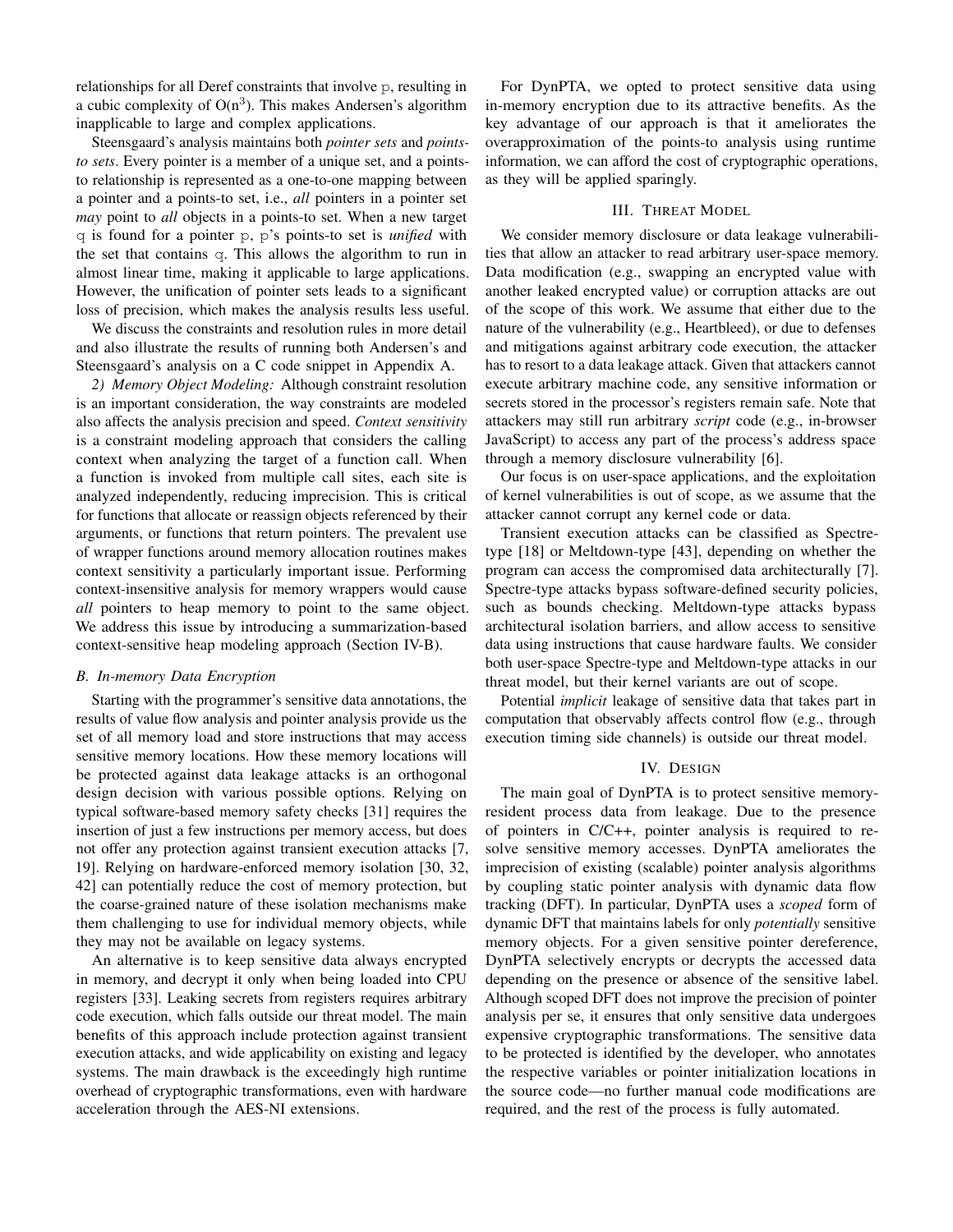<span id="page-3-0"></span>

Fig. 1: In this example, mem4 has been marked as sensitive, and it can be accessed through ptr1 and ptr2, along with other memory locations (a). Relying on points-to analysis alone necessitates treating all target locations as sensitive, resulting in excessive cryptographic transformations (b). Before dereferencing a pointer, DynPTA relies on scoped dynamic data flow tracking to first check if the object is truly sensitive, and only then performs the required encryption or decryption operation (c).

Without the use of data flow tracking, the inherent overapproximation of pointer analysis would result in an excessive number of cryptographic operations for data that is not actually sensitive. Figure [1](#page-3-0) illustrates how the use of scoped DFT dramatically reduces the required instrumentation, by protecting only the data that is actually sensitive. Consider the sample code snippet in Figure [1\(](#page-3-0)a). In this example, we assume the programmer has specified that location  $mem4$  contains sensitive data. The two memory load and store instructions are performed via pointers, and the pointer analysis algorithm resolves  $pts(ptr1) := \{mem1, mem2, mem3, mem4\}$ , and  $pts(ptr2) := \{mem3, mem4\}.$  These results may contain overapproximation, i.e., the memory locations that will be accessed through the two pointers may be fewer than the locations the points-to analysis denotes as potential targets.

As shown in Figure [1\(](#page-3-0)b), relying solely on static analysis, we would conclude that  $ptr2$  may point to sensitive memory mem4, and therefore the value being stored must be encrypted first. As  $ptr2$  may also be used to store values to mem3, the content of mem3 will end up being encrypted as well. Similarly, the pointer analysis informs us that  $ptr1$  may be used to read not only from mem3 and mem4, but also from two more memory locations. Since any read access through  $ptr1$  will first decrypt the fetched data, *all* memory objects that ptr1 may point to (mem1, mem2, mem3, mem4) must be kept encrypted in memory to maintain the correct execution of the program—otherwise any non-encrypted data accessed through the pointer would be mangled by the decryption operation.

Instead of unconditionally encrypting (or decrypting) all memory objects written (or read) through a pointer associated with sensitive data, DynPTA uses *scoped* dynamic DFT to maintain labels for sensitive objects. At runtime, DynPTA *selectively* applies cryptographic transformations depending on the presence or absence of the sensitive label for a given pointer dereference. As shown in Figure [1\(](#page-3-0)c), before reading through  $ptr1$  or writing through  $ptr2$ , DynPTA first dynamically checks

<span id="page-3-1"></span>

Fig. 2: DynPTA's main analysis and transformation phases.

whether the pointed object is truly sensitive, and if so, then applies the necessary decryption or encryption operation.

Figure [2](#page-3-1) presents an overview of DynPTA's design, and illustrates how the different phases of our approach analyze and transform a target program. Based on the programmer's annotations, we first identify the initial set of sensitive memory objects ①. The whole code is then analyzed using Steensgaard's algorithm in conjunction with our context-sensitive heap modeling (Section [IV-B\)](#page-4-0) to identify the set of memory instructions that may access sensitive data ②. Memory instructions are then further analyzed to pinpoint those that may result in the flow of sensitive values from the initial (annotated as) sensitive objects to other variables ③. Finally, the memory instructions identified in the previous step are instrumented with code that i) determines at runtime whether the read (or written) data is sensitive or not based on its DFT information ④, and ii) in case it is sensitive, decrypts (or encrypts) the data before moving it to CPU registers (or writing it back to memory) ⑤.

# *A. Sensitive Object Identification*

As shown in the example of Listing [1,](#page-4-1) DynPTA provides a mark\_sensitive() function that programmers can use to mark individual objects that need to be protected. The function treats the object whose address is provided to it as sensitive. These objects can be simple variables or data referred to by pointers. Note that when a programmer marks a pointer as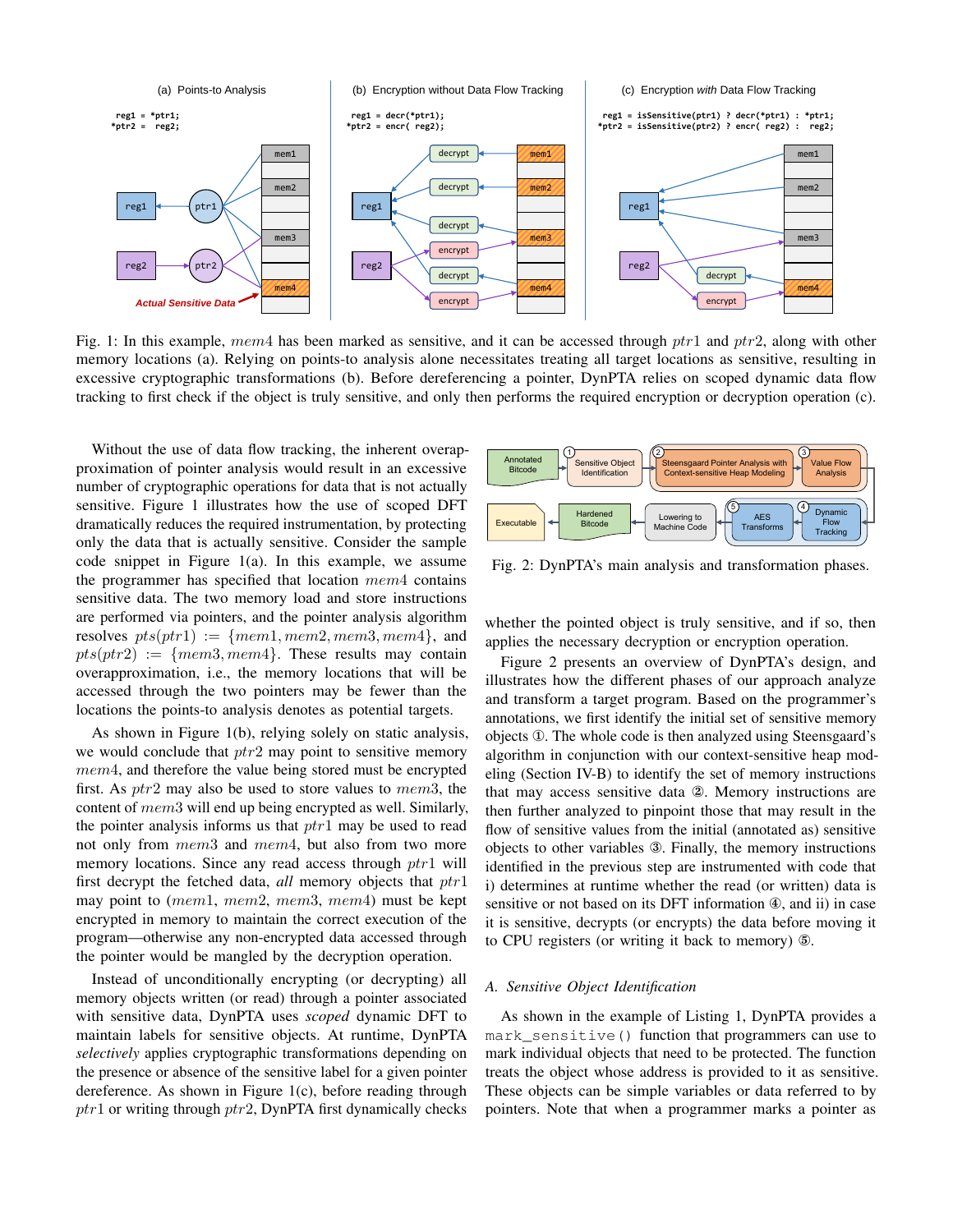sensitive, their intent is to guarantee the confidentiality of *what* the pointer *points to*, and not of the pointer itself.

For pointers, mark\_sensitive() must be applied at every initialization (or reinitialization) point of the pointer, where the pointer points to a new object. In the example of Listing [1,](#page-4-1) the priv\_key pointer is annotated as sensitive after it is initialized in Line 3, and again after it is reinitialized in Line 12. For variables, the programmer must use mark sensitive() only once after the variable is defined.

```
int main (void) {
2 char* priv\_key = malloc(8);<br>3 mark sensitive (priv kev):
       mark_sensitive(priv_key);
 4 ...
5 char* ptr = priv_key;
 6 \qquad \qquad \bullet \bullet \bullet7 pub_key[i] = *(ptr+i)^0xA;
 8 ...
9 priv\_key = malloc(8);10 mark_sensitive(priv_key);
11 }
```
Listing 1: Simplified code with a pointer annotated as sensitive.

Once the initial annotations are provided by the programmer, no other manual intervention is required. DynPTA then processes the annotations to identify all sensitive objects and applies a "sensitive" label to them that is propagated by DFT at runtime. Identifying sensitive variables is straightforward based on the accompanying annotation. In case a pointer is marked as sensitive, we have to treat the objects that this pointer points to as sensitive, and any memory instructions operating on these objects must be protected. DynPTA uses Steensgaard's pointer analysis with a novel context-sensitive heap modeling approach to find these memory instructions.

#### <span id="page-4-0"></span>*B. Summarization-based Context-sensitive Heap Modeling*

As discussed in Section [II-A2,](#page-2-0) context sensitivity is an important aspect of modeling the memory of a program for pointer analysis. Most pointer analysis implementations model every call to known Libc memory allocation routines uniquely. For example, in the assignment  $p = \text{malloc}(\ldots)$ , the object allocated by malloc flows to the pointer p. In the presence of memory allocation wrapper functions, however, this modeling results in a completely *context-insensitive* heap. Although the object returned by the Libc function within the wrapper flows to a single pointer, that pointer itself flows to *all* the call sites that invoke the memory allocation wrapper.

Figure [3\(](#page-4-2)a) shows how existing pointer analysis algorithms model a simplified code snippet from OpenSSL, in which the CRYPTO\_malloc wrapper is used to allocate memory for the session (sess) and certificate (cert) objects. The context insensitivity due to the use of the wrapper causes overapproximation, and both sess and cert point to the same heap object. In practice, the overapproximation is much worse, as *all* memory allocations in the library are performed via calls to CRYPTO\_malloc, and thus *all* pointers to heap objects would end up pointing to the same object. For our purposes, even if just one of these pointers is marked as sensitive, then all heap objects would become sensitive. To deal with these

<span id="page-4-2"></span>

(b) Context-*sensitive* Heap Modeling

Fig. 3: Context-insensitive (a) vs. context-sensitive (b) modeling of OpenSSL's heap. Without context sensitivity, pointer analysis assumes that sess and cert point to the same object (a). Using summarization for CRYPTO\_malloc, overapproximation is reduced by creating two distinct heap objects at its two call sites, allowing pointer analysis to distinguish that sess and cert point to different objects (b).

challenges, we have developed a summarization-based contextsensitive heap modeling approach tailored to the extensive use of memory-related wrappers in popular applications.

<span id="page-4-3"></span>*1) Memory Allocation Wrapper Identification:* The first step in modeling a context-sensitive heap is to identify the memory allocation wrappers used by a given application. A wrapper typically allocates heap memory via a standard Libc memory allocation function, such as malloc, performs some additional sanitization and checks, and returns the pointer to the allocated memory. This pointer, however, may not be the *same* one returned by the Libc function—that pointer may have been copied to other pointers, one of which in turn may be returned. Similarly, in case of pool-based allocators, the memory is allocated in pools and the wrapper returns a pointer into a chunk within this pool. To track such potential pointer manipulation, we perform a lightweight intraprocedural pointer analysis only on the candidate function under consideration, and identify if the returned pointer *always* points to the heap memory allocated via known memory allocation functions provided by Libc.

Another challenge is that memory allocation wrappers may be nested. For example, in OpenSSL, CRYPTO\_malloc internally invokes Libc's malloc, but there are other wrappers around CRYPTO\_malloc, such as CRYPTO\_remalloc and CRYPTO\_realloc, which also need to be identified. Therefore, we begin our analysis with the known Libc memory allocation wrappers from the previous step, but also repeat the process of identifying memory wrappers iteratively, a configurable number of times (currently set to five), with each iteration including the wrappers found in the previous iterations as known memory allocation wrappers.

*2) Memory Allocation Wrapper Summarization:* The typical way of modeling a context-sensitive memory model for pointer analysis is to reanalyze each function at each call site. In our case, to ensure context-sensitive heap modeling, we would have to reanalyze each memory allocation wrapper at each of their call sites. This comes at a cost of increased analysis time, especially when dealing with nested wrappers.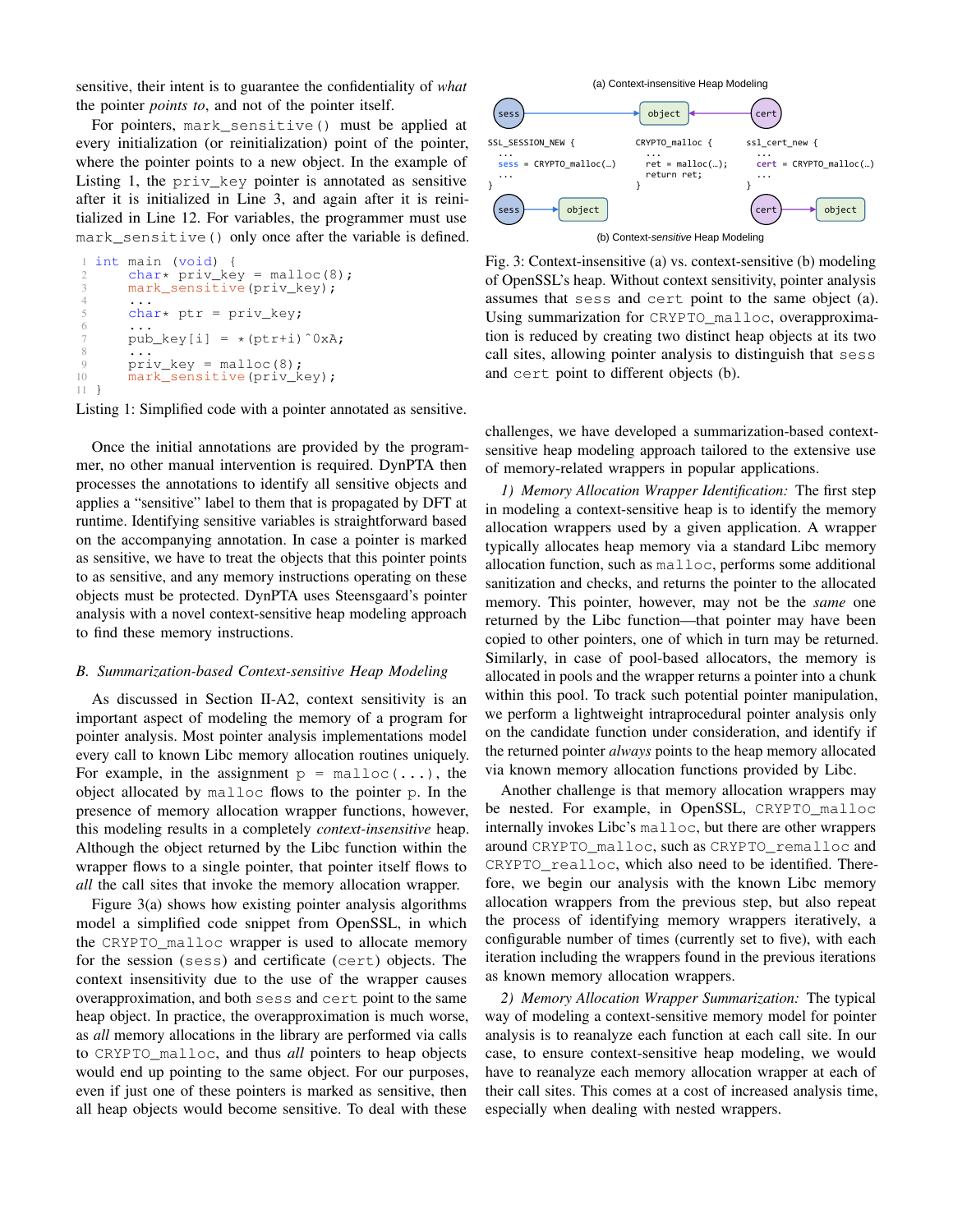An alternative, faster approach is to use summarization [\[44,](#page-13-43) [45\]](#page-14-0). Summarization-based approaches analyze each function exactly once to derive the points-to relationships between the arguments and the return values of the function. The result of this analysis is called the *summary* of the function. When performing pointer analysis on the entire program, at each call site of a given function, its pregenerated summary is readily used, instead of analyzing the function again.

We employ summarization by first analyzing each memory allocation wrapper intraprocedurally, and deriving the points-to relationships between its arguments and return values. We store these results in a summary that includes the information that the memory allocation wrapper should allocate a new object on the heap and return a reference to it. As shown in the example of Figure [3\(](#page-4-2)b), our analysis summarizes CRYPTO\_malloc, and then at each of its call sites, instead of analyzing the wrapper again, its pregenerated summary is used. When the pointer analysis algorithm analyzes these call sites, it creates two different heap objects for the two invocations, and stores separate references to them in the sess and cert pointers.

# <span id="page-5-0"></span>*C. Pointer and Value Flow Analysis*

Once we have modeled the heap allocations in a contextsensitive manner, we analyze all pointers and memory objects in the program using Steensgaard's unification-based pointer analysis algorithm [\[37\]](#page-13-36). Every instruction in the program is first analyzed and constraints corresponding to that instruction are collected. Once all constraints are collected, they are solved according to the Steensgaard's algorithm's constraint resolution rules specified in Appendix [B,](#page-15-1) providing us the final points-to sets for each pointer in the program.

Resolving all pointer references is not enough to achieve complete data protection, as sensitive data may propagate to other variables and objects, which we call *sensitive sink sites*. To prevent potential information leakage through these variables, DynPTA performs static value flow analysis to identify all sensitive sink sites.

Sensitive values might flow through both direct and indirect (via pointers) memory instructions, and thus DynPTA tracks both *direct* and *indirect* value flows. Value flows are represented as directed dependency chains originating at a *memory load* operation and terminating at a *memory store* operation. A *sensitive* value flow originates at a load operation from a sensitive memory location, and results in marking the destination memory operand of the final memory store as sensitive. All such directed dependency chains are linked recursively, until no new chain is found.

To track indirect value flows, we use the results of Steensgaard's analysis, and consequently, the value flow analysis provides a *superset* of all value flows that *may* result in the flow of sensitive values. Because the sources of these indirect value flows may include memory loads via pointers, and similarly the destinations of these value flows may include memory stores via pointers, this superset has imprecision associated with both the sources and the destinations of the value flows. These source and destination pointers may point to both sensitive

and non-sensitive memory objects. Consequently, if all objects discovered through DynPTA's static analysis were marked as sensitive, we would be unnecessarily protecting a severely overapproximated set of objects.

The actual sources and targets of the identified (potentially sensitive) indirect memory accesses are available at runtime—at which point it can be determined if they are indeed sensitive or not. Below, we describe how DynPTA uses runtime information in the form of labels maintained by scoped dynamic data flow tracking to mitigate the overapproximation of the static analysis.

## <span id="page-5-1"></span>*D. Scoped Dynamic Data Flow Tracking*

The result of Steensgaard's algorithm is the superset of *all* possible memory accesses that *may* read from or write to sensitive memory locations. Due to the inherent overapproximation of points-to analysis, this set may include indirect memory operations that actually do not access any sensitive object, as well as indirect memory operations through *partially sensitive pointers*, which access sensitive data only during some of their invocations. Similarly, value flow analysis captures all value flows that may involve sensitive data. At runtime, however, only a subset of them will actually involve sensitive data.

To deal with these two cases of overapproximation, we use *scoped* byte-level dynamic data flow tracking, which relies on a shadow memory to associate labels to the tracked memory locations. Labels are initialized for every object that is marked as sensitive. Then, dynamic DFT is applied only within the scope of the identified *potentially sensitive* value flows, and thus only a fraction of the whole program's code has to be instrumented with DFT propagation logic. The (propagated) sensitivity labels are then used to perform lightweight lookups when dereferencing partially sensitive pointers, to decide whether the accessed object must undergo cryptographic transformations.

*1) Dynamic DFT on Potentially Sensitive Value Flows:* Every load–store dependency chain identified as potentially sensitive by the value flow analysis (Section [IV-C\)](#page-5-0) consists of at least two instructions—a memory load and a memory store. If a dependency chain involves an indirect memory access (via a pointer), then DynPTA instruments all instructions in the chain with DFT logic to propagate label information. As we show in Section [VI-B,](#page-8-0) only a fraction of all value flows (1–9%) end up being instrumented with DFT propagation logic. At the terminating memory store operation, DynPTA determines at runtime whether the value being stored is sensitive (that is, if it was loaded from a sensitive memory location) or not.

If the initial load instruction reads from a sensitive memory location, DynPTA performs two actions: i) it applies the sensitive label to the destination operand of the store instruction, and ii) it encrypts the value being stored so that the in-memory representation of the value is protected against data-leakage attacks. Similarly, if the memory store operation performs an indirect memory access and writes to a memory location via a pointer, the sensitive label is applied only to the memory object that the pointer points to at runtime. Because we include all targets of sensitive value flows identified statically when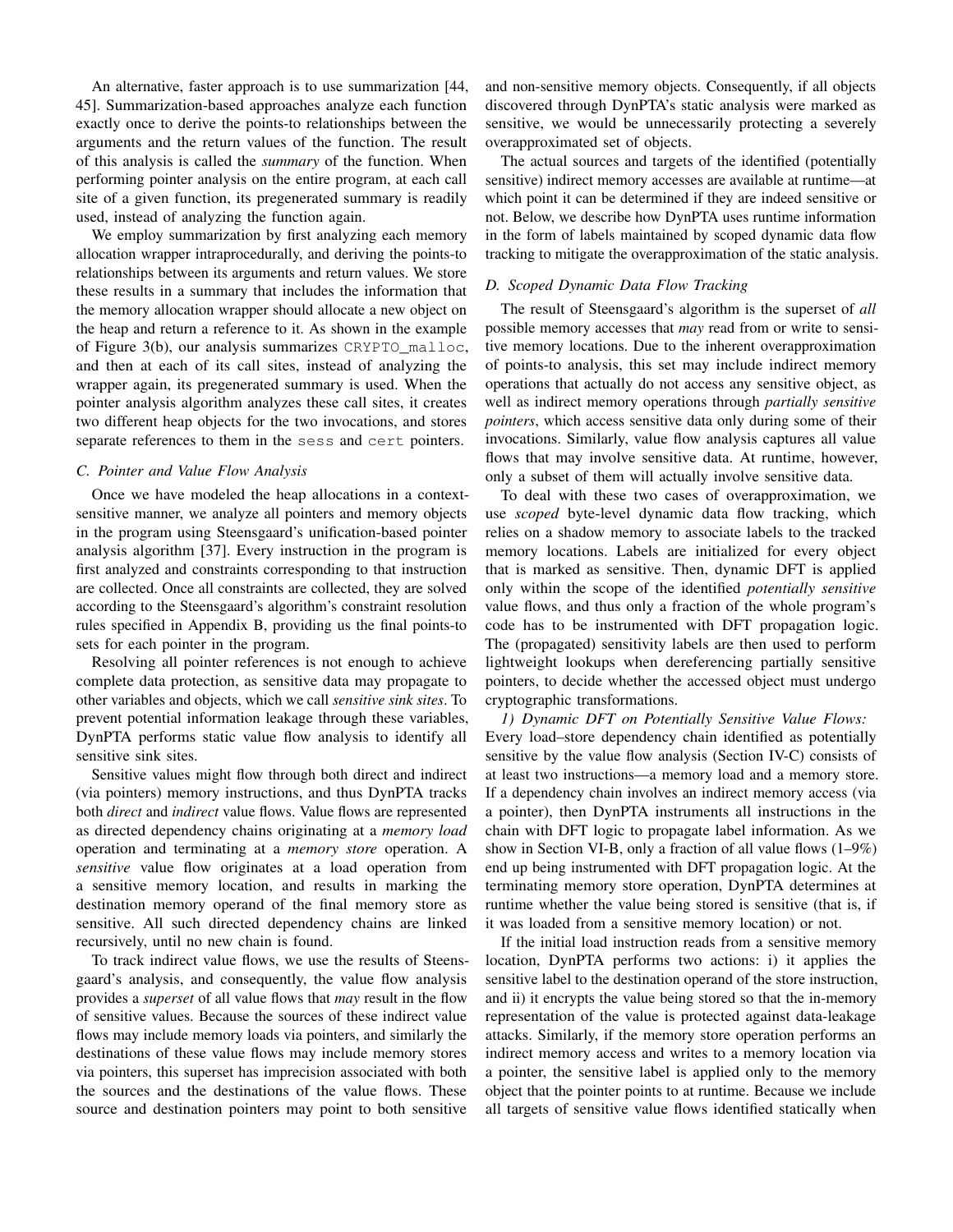<span id="page-6-1"></span>

Fig. 4: Example of potentially sensitive (dashed arrows) and actually sensitive (solid arrows) value flows. Sensitivity labels are maintained using dynamic DFT to distinguish between the two. DynPTA uses these labels to decide whether the object written through the to pointer must first be encrypted or not.

<span id="page-6-2"></span>

Fig. 5: In this example,  $ptr$  is a partially sensitive pointer that can point to both sensitive and non-sensitive data. By keeping sensitivity labels in a shadow memory, DynPTA can selectively apply the required cryptographic transformations only when the pointer dereference involves sensitive data.

deciding to apply the predicated transformation described in Section [IV-D2,](#page-6-0) once the sensitive label is applied to a memory location, all memory instructions operating on that memory location are automatically instrumented with AES operations.

Because our system relies on runtime DFT label information, if the same load–store chain (which includes indirect memory accesses) is invoked multiple times with sensitive and nonsensitive values, the sensitive labels will be propagated *only* to the intended targets of the sensitive value flows. Figure [4](#page-6-1) illustrates this case using a simplified code snippet from the OpenSSL library. The function BN\_copy is invoked for the processing of both the private and the public SSL key. The from and to pointer arguments can point to parameters of both the public and the private key, but only the latter needs to be protected. Based on the label of a given object, DynPTA decides whether the object must be encrypted or not before writing it in memory through the to pointer.

Sensitive labels are retained for the lifetime of the object. Sensitive heap objects have their labels cleared when the object is freed via the free Libc function. Similarly, sensitive labels associated with local variables (allocated on the stack) are cleared when the function returns.

<span id="page-6-0"></span>*2) Runtime Handling of Potentially Sensitive Pointers:* To overcome the overapproximation of points-to analysis and avoid costly cryptographic operations for non-sensitive data, we instrument the dereferences of partially sensitive pointers

to perform a shadow memory lookup, and decide at runtime whether to apply the cryptographic transformation or not, as shown in Figure [5.](#page-6-2) Absence of a label indicates that the accessed memory location is not sensitive, in which case the expensive cryptographic operations are elided, and the original memory load or store operation is performed directly. In case of loops operating incrementally over potentially sensitive pointers, we further optimize their label lookups as discussed in Appendix [D.](#page-16-0)

We should stress that Steensgaard's analysis identifies only a *fraction* of all memory accesses as potentially sensitive, and only these are instrumented with label lookups. At runtime, only the fraction of potentially sensitive memory operations that *truly* access sensitive objects undergo the expensive AES transformations. Indicatively, our evaluation shows that about 15% of all memory operations in the tested programs are instrumented with label lookups, and at runtime, only 1–5% of all memory accesses undergo AES transformation.

#### *E. In-memory Data Protection using Encryption*

Sensitive data remains encrypted in memory as long as it flows within DynPTA's *protection domain*. This domain depends on the code that takes part in DynPTA's whole-program analysis, on which points-to analysis is performed. If sensitive data has to flow to an external library that is not part of the protection domain, then for compatibility reasons DynPTA first decrypts the data. At that point, the plaintext form of sensitive data will exist in memory, and could be leaked due to some vulnerability. This is the main reason we require whole program analysis (including external libraries), to ensure that DynPTA's protection domain spans the whole (to the extent possible) code base of the application. Based on our experiments with various applications and use cases (Section [VI\)](#page-8-1), we did not encounter and could not identify any other situation in which sensitive data should escape the protection domain.

Similarly to our previous work [\[33\]](#page-13-32), we use AES-128 in Electronic Code Book (ECB) mode to ensure the confidentiality of sensitive data in memory. Modern processors offer hardwareaccelerated AES operations, such as the AES-NI extensions of Intel processors, on which we rely to improve performance.

AES-128 has 10 rounds of operations for both encryption and decryption. Each of these rounds has its own "round keys" that are generated from the initial secret key. To avoid the overhead of generating the round keys from scratch before each AES operation, DynPTA pregenerates them from the initial secret key and stores them in registers. Modern Intel and AMD processors support SSE [\[46\]](#page-14-1) and provide 16 128-bit registers (XXM0–XMM15). We use these registers to store the *expanded* round keys for all ten encryption round keys. Decryption round keys are the inverse of the encryption round keys, and Intel provides the aesimc instruction to efficiently compute them. Applications that rely on XMM registers for computation are not directly compatible with DynPTA. This is not a major issue, however, because most such applications have the option of being compiled without SSE support for backwards compatibility reasons.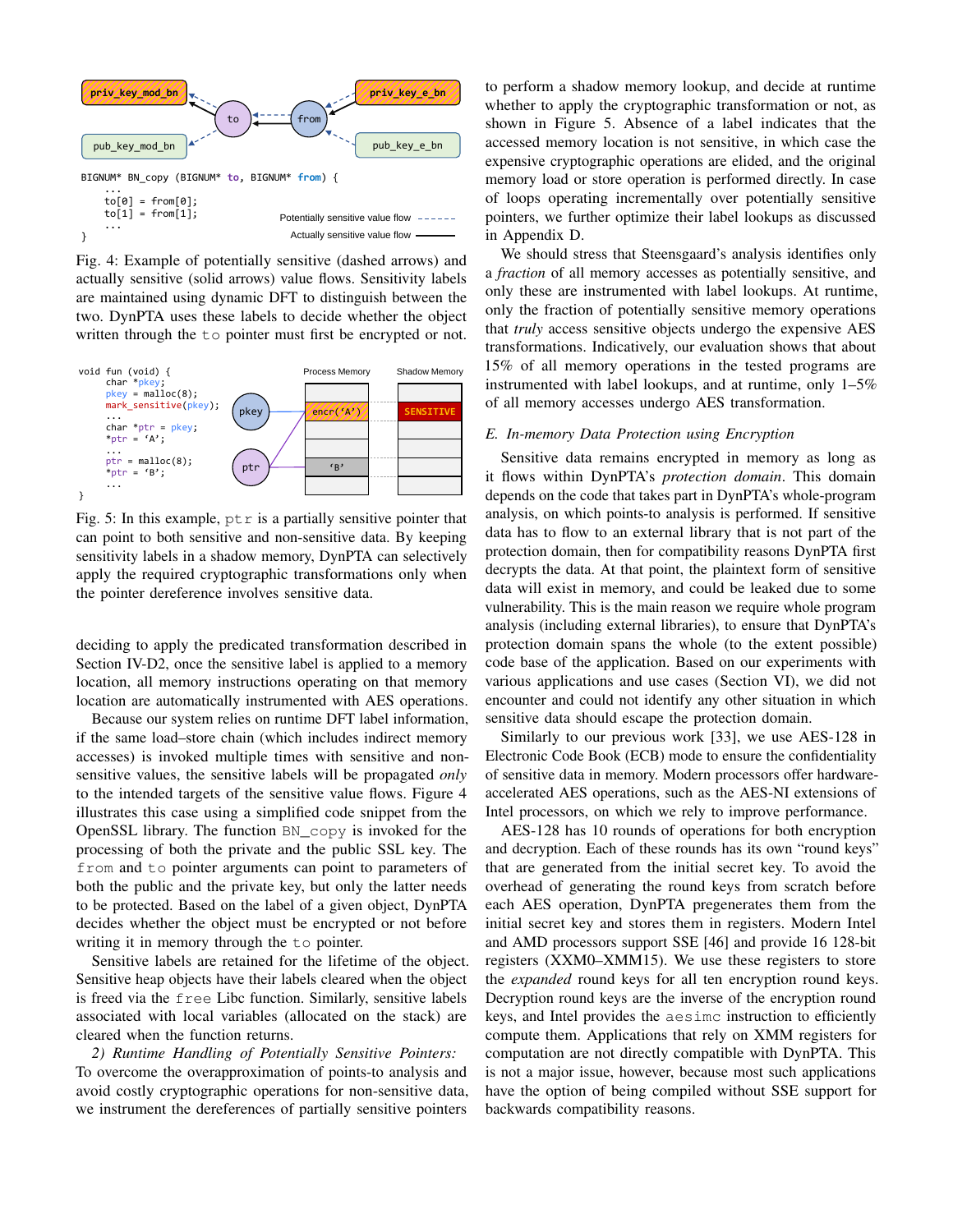# V. IMPLEMENTATION

We implemented DynPTA on top of LLVM 7.0 [\[47\]](#page-14-2). As DynPTA needs to perform whole-program analysis on the application and its dependent libraries, we use link time optimization (LTO) with the Gold linker [\[48\]](#page-14-3). We include all imported libraries in our analysis except Glibc, for which instead we provide our own implementation of commonly used functions (e.g., memcpy, memcmp, strcpy). Our observation is that sensitive data is not passed to other Libc functions, but additional ones can be supported as needed. We modified the build scripts of the applications and libraries to use the LLVM tools (clang, llvm-ar, and llvm-ranlib), which operate on LLVM's intermediate representation (IR), instead of their counterparts from the GCC toolchain.

#### *A. Context-sensitive Heap Modeling*

The first step for modeling a context-sensitive heap is to identify all memory allocation wrappers (as discussed in Section [IV-B\)](#page-4-0), for which we have implemented an LLVM pass. For functions that return pointers, we use the *intraprocedural* Andersen's points-to analysis provided by LLVM (CFLAAAnders), to determine if the function returns a pointer to memory allocated from within the function. Being intraprocedural, this is a lightweight and inexpensive analysis with few constraints, and we can thus afford to use the more expensive (but more precise) Andersen's algorithm.

As discussed in Section [IV-B1,](#page-4-3) we must iteratively analyze functions to identify nested wrappers. We set the iteration limit for this process to five, which is more than enough for the tested applications. Once the wrappers are identified, we generate their summary and insert it at the respective call sites.

#### *B. Steensgaard's Analysis*

We implemented our Steensgaard's pointer analysis on top of SVF [\[36\]](#page-13-35), a popular static analysis framework, as an LTO pass. SVF supports multiple variants of Andersen's algorithm, but does not support Steensgaard's algorithm.

SVF operates on the LLVM IR representation by iterating over every IR instruction and capturing their pointer constraints. We solve each of the constraints collected, performing set unification operations when required, as described in Section [II-A1.](#page-1-0) That is, when we discover a new points-to target  $t$  for a pointer p, we unify the sets T and P, where  $t \in T$ , and P is the set of objects that  $p$  points to. The details are provided in Appendix [C.](#page-15-2) Solving these constraints results in computing all points-to relationships associated with the constraints. Only when solving a constraint results in the derivation of a new call target for an indirect function call, the constraints associated with the newly discovered target must be recomputed. Apart from this, every constraint is processed exactly once, allowing the algorithm to operate in almost linear time.

We use SVF's interfaces to export the analysis results. This allows our implementation to be seamlessly used as a replacement for the other variants of Andersen's analysis provided by SVF (we are in the process of contributing our Steensgaard's analysis implementation to the SVF project).

# <span id="page-7-0"></span>*C. Static Value Flow Analysis*

As discussed in Section [IV-C,](#page-5-0) objects marked as sensitive may be copied and stored to other objects and variables. The LLVM instructions LoadInst and StoreInst are used to read from and write to memory, respectively. To identify sensitive value flows, we track the flows that begin from a LoadInst reading a sensitive object, and terminate in a StoreInst writing to a non-sensitive object.

As discussed earlier, indirect value flows via pointers are possible, and we use the Steensgaard's analysis results to resolve the sources and targets of any pointers involved in indirect value flows. Due to its inherent overapproximation, this means that the sink sites of some of the identified value flows may *not* receive any sensitive values at runtime—this is the reason for introducing dynamic data flow tracking to maintain sensitivity labels. To aid the DFT phase identify these *potentially sensitive* value flows, we add metadata to every instruction that is part of them.

## *D. Scoped Dynamic Data Flow Tracking*

Similarly to existing DFT frameworks [\[49\]](#page-14-4), DynPTA maintains a shadow memory located at a fixed offset in the process' address space, which keeps a sensitivity label for each byte of process data. To speed up label initialization and lookup, we use hand-crafted assembly code. Note that the shadow memory does not have to be kept secret from the attacker.

The set of tracked memory objects (located on the stack, heap, or the global section) includes the objects annotated directly by the programmer, as well as the rest of the objects derived through value flow analysis. At program startup, the only memory locations labeled as sensitive are the locations that are explicitly marked by the programmer using DynPTA's mark\_sensitive() function. Marking a memory location as sensitive i) applies the sensitive label to it, and ii) encrypts the existing data at that location. From that point on, our scoped DFT logic propagates sensitive labels only for instructions that contain our inserted metadata (Section [V-C\)](#page-7-0), i.e., the instructions that take part in potentially sensitive value flows.

If a LoadInst reads from a memory location marked as sensitive, the location of the terminating StoreInst is also labeled as sensitive. At that point, we insert an LLVM BranchInst that checks if the value about to be stored is marked as sensitive, in which case it encrypts the value before storing it. Any further operations on this object will always undergo AES transformation, as the label is maintained for the lifetime of the object. In this way, we apply AES *only* to objects that are sinks for truly sensitive value flows.

In addition to properly maintaining sensitive value flows, Steensgaard's analysis provides us with every LoadInst and StoreInst that may access sensitive data. For each of these instructions, we again perform a label lookup to determine whether the memory operand is actually sensitive. In that case, an LLVM BranchInst invokes the corresponding AES operations—otherwise the memory access proceeds normally.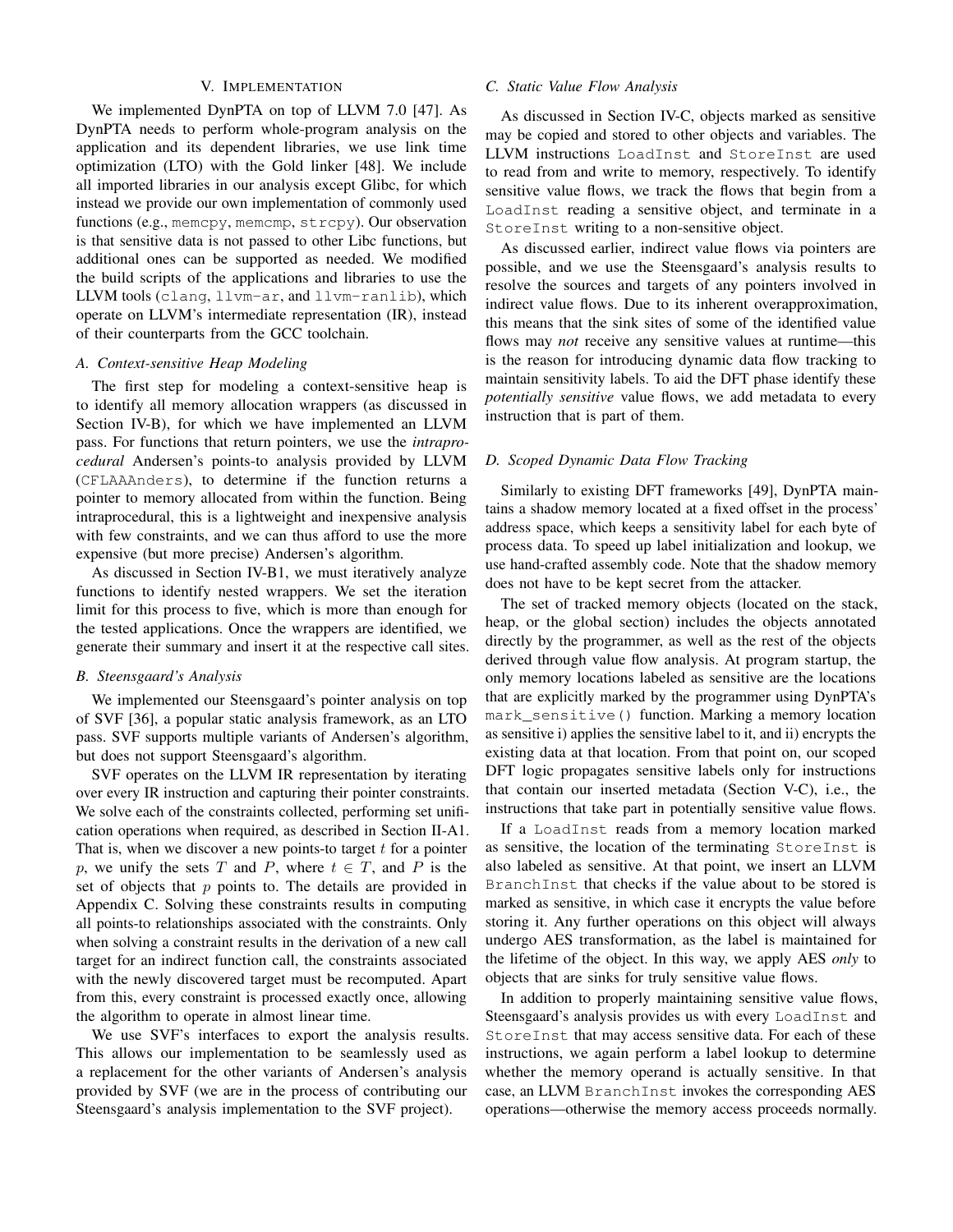<span id="page-8-2"></span>TABLE I: Applications used for performance evaluation.

| <b>Application</b> | <b>Protected</b><br>Data | <b>KLOC</b> | <b>Bitcode</b><br>Size | <b>DynPTA</b><br>Compilation |
|--------------------|--------------------------|-------------|------------------------|------------------------------|
| Nginx + OpenSSL    | <b>Private Key</b>       | 389         | 8M                     | 50.6 min                     |
| <b>Httpd</b>       | Password                 | 179         | 3.7M                   | 11.0 min                     |
| Lighttpd + ModAuth | Password                 | 83          | 1.9M                   | $2.8 \text{ min}$            |
| MbedTLS server     | Private Key              | 54          | 726K                   | $1.3 \text{ min}$            |
| OpenVPN            | Private Key              | 329         | 3.5M                   | 59.1 min                     |
| Memcached + Auth.  | Password                 | 71          | 1.1M                   | $1.0 \text{ min}$            |
| ssh-agent          | <b>Private Key</b>       | 52          | 640K                   | $1.3 \text{ min}$            |
| Minisign           | Private Key              | 45          | 1.2M                   | 37 sec                       |

#### VI. PERFORMANCE EVALUATION

<span id="page-8-1"></span>We evaluated DynPTA with a set of eight popular applications. In each case, we annotate sensitive data such as passwords and private keys to be protected. Every experiment is performed 20 times, and we report averages. We run all our applications under test on a machine with an Intel Core i7-6700 CPU and 32 GB of RAM, running Ubuntu 19.10 and Linux kernel 5.3.0-40. For server–client experiments, we run the client on a machine with an Intel Xeon E5-2620 CPU and 64 GB of RAM, running Ubuntu 18.04 and Linux kernel 4.15.0-106. Both the server and client machines were on the same local 1Gbit/s network.

## <span id="page-8-5"></span>*A. Applications*

Table [I](#page-8-2) lists the applications used in our evaluation, and the respective data annotated as sensitive. We included popular web servers, VPN servers, and desktop utilities. We also report the number of source code lines, the LLVM bitcode size, and the time that DynPTA takes to generate the hardened binaries.

*Nginx:* We built Nginx with the HTTP\_SSL\_module enabled and linked it with the OpenSSL library. We use LLVM's link time optimization (LTO) to generate the combined bitcode that includes the main Nginx executable and all libraries. Our use case for DynPTA is to protect the parameters of the SSL private key. These are in BIGNUM objects, which are referred to by pointers stored in the rsa field of the pkey object. The function ssl\_set\_pkey initializes these pointers, which we mark as sensitive. As shown in Table [I,](#page-8-2) the use of Steensgaard's algorithm [\[37\]](#page-13-36) allows DynPTA to complete in less than an hour all its analysis and instrumentation passes. Indicatively, an Andersen's pass *alone* for the same code requires almost 11 hours to complete.

*Apache Httpd with Authentication:* We used LTO to link Httpd statically with Apache's Portable Runtime (APR). Httpd supports password protection for certain directories through the ModAuth module. The password is stored on the heap and is referred to through the pointer file\_password (in mod authn file.c), which we annotate as sensitive. This object is allocated via the wrapper ap\_getword(), provided by APR. Our context-sensitive heap modeling successfully identifies this function as a memory allocation wrapper.

*Lighttpd:* Similarly to Httpd, Lighttpd also supports ModAuth for password-protecting files and directories. The pointer password\_buf in function mod\_authn\_file\_htpasswd\_get is initialized to store the address of the password, and we annotate it as sensitive.

<span id="page-8-3"></span>

Fig. 6: New instructions added due to scoped DFT for potentially sensitive value flows.

<span id="page-8-4"></span>

Fig. 7: Percentage of protected memory instructions.

*MbedTLS server:* MbedTLS is a lightweight TLS library which also provides a simple TLS server. Similarly to OpenSSL, MbedTLS uses a custom data type to represent multi-precision integers called mbedtls\_mpi. The SSL private key is stored within mbedtls\_rsa\_context, in objects of type mbedtls\_mpi, which we annotate as sensitive.

*OpenVPN:* We configured OpenVPN to work with OpenSSL certificates, and used LTO to build the combined LLVM IR bitcode. Similarly to Nginx, we annotate the parameters of the SSL private keys as sensitive.

*Memcached with Authentication:* When Memcached is compiled with LibSASL, client connections can be protected with a password. The variable buffer in function sasl\_server\_userdb\_checkpass stores this password, which we mark as sensitive.

*ssh-agent:* Private SSH keys are typically password-protected on disk, and ssh-agent conveniently keeps them in memory so that users do not have to re-type the password. The private key is stored in an object of type ssh\_key (initialized in function sshkey\_new), which we mark as sensitive.

*Minisign:* Minisign is a simple file signing tool that uses Libsodium for hashing and signing. The private key used for signing is stored in an object of type SeckeyStruct, which we mark as sensitive.

#### <span id="page-8-0"></span>*B. Scoped Data Flow Tracking*

*1) Static Instrumentation:* As discussed in Section [IV-D,](#page-5-1) DynPTA uses *scoped* DFT to track sensitive value flows and maintain labels for sensitive data. Figure [6](#page-8-3) shows the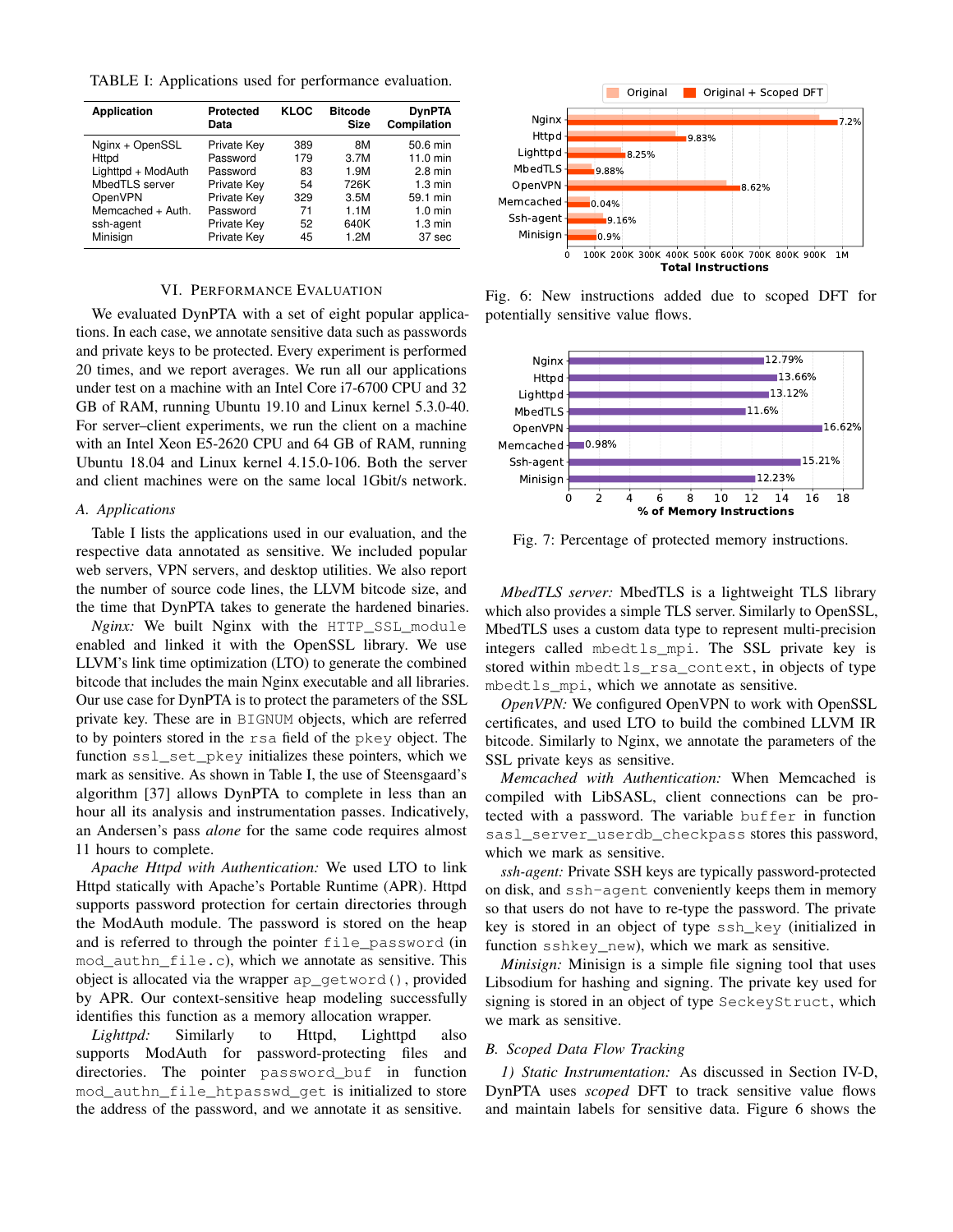<span id="page-9-0"></span>

Fig. 8: At runtime, the vast majority of memory accesses proceed normally. Label lookups are performed only for up to 24% of all memory accesses (Nginx), and only a fraction of those (up to 4% for Nginx) involve AES operations.

percentage of new instructions added for scoped DFT, compared to the original program. Among the evaluated applications, the maximum percentage of additional instructions for the DFT logic is only 9.08%.

Similarly, only a *fraction* of all memory load and store instructions have to be instrumented to protect sensitive data. The instrumentation in this case consists of a lightweight shadow memory lookup, which invokes the AES transformation in case the data is indeed sensitive. Figure [7](#page-8-4) shows the percentage of memory instructions that are instrumented for data protection. In the worst case (OpenVPN), only 16.62% of all memory operations have to be instrumented.

*2) Runtime Performance Benefit:* Without scoped DFT, all protected memory accesses (Figure [7\)](#page-8-4) would *always* have to undergo expensive AES transformation. By introducing a lightweight label lookup, AES can be avoided when the accessed data turns out to be non-sensitive.

To assess the performance benefit of this approach, we first compare the cost of a shadow memory lookup with the cost of the AES data transformation using a microbenchmark. We performed three experiments by instrumenting one billion single-byte memory accesses with i) a label lookup, ii) AES encryption, and iii) AES decryption, which took 3.3, 14.2, and 16.5 seconds to complete, respectively. This means that the cost of AES encryption and decryption is *at least* 430% and 500% that of a label lookup.

Then, we use a custom Pin [\[50\]](#page-14-5) tool to record how many memory accesses involve label lookups, and among those, how many perform AES operations on the accessed data. As shown in Figure [8,](#page-9-0) shadow memory lookups are performed only for up to 24% of all memory accesses, while only up to 4% of them undergo expensive AES cryptographic operations.

Without scoped DFT, *all* protected memory accesses would always involve AES, resulting in a prohibitively high runtime overhead. To demonstrate this, we applied DynPTA *without* scoped DFT on MbedTLS. This required significant amount of effort because applying AES to *all* potentially sensitive memory instructions identified by the pointer analysis and value flow analysis involves many unintended objects, such as file handles

and network sockets. These objects are passed directly to Libc interfaces and used by the kernel. Ensuring that every Libc or kernel interface appropriately decrypts (and re-encrypts) these objects requires significant engineering effort and therefore we did not attempt it for the rest of the (more complex) applications. When removing scoped DFT, the runtime overhead for running MbedTLS server increases from 4.1% to 56%. We provide the details of this experiment and the rest of our performance evaluation results in the following section.

## *C. Runtime Overhead*

<span id="page-9-1"></span>*1) Real-world Use Cases:* To evaluate the runtime overhead of DynPTA, we harden the applications listed in Table [I](#page-8-2) to protect their sensitive data (listed in the second column), and drive them using various workloads. For all applications we use their default configuration. For web servers (Nginx, Httpd, Lighttpd) we use ApacheBench [\[51\]](#page-14-6) to perform five rounds of 10,000 requests, with each round requesting a file of increasing size (from 4KB to 1MB).

Figures [9\(](#page-10-0)a)[–9\(](#page-10-0)c) show the overhead of DynPTA when protecting the TLS key for Nginx and the authentication password for Httpd and Lighttpd. In all cases, the in-memory protected objects are accessed only during connection establishment, and the AES transformations are performed only at that time. We observe the highest overhead (19%) for Nginx, because the TLS handshake involves multiple complex operations to derive a new session key from the (protected) TLS private key per connection. In contrast, password-based authentication involves a one-time decryption and a short sequence of byte-by-byte comparisons of the user-provided password with the password on file. This results in a lower overhead ranging from 6.5% in the worst case for the shortest response size, to an amortized 1.86% for 1MB responses. Nginx's overhead is not amortized as the response size increases, because many label lookups (proportional to the response size) still have to be performed (as shown in Figure [8,](#page-9-0) Nginx has at least twice as many label lookups compared to other applications).

For the rest of the applications (Figure [9\(](#page-10-0)d)), we used a variety of workloads. For the MbedTLS server, we used its TLS client to perform 100,000 requests for a 4KB file over the same connection (default behavior), which has also been the main use case in previous selective data protection works [\[31,](#page-13-30) [33\]](#page-13-32). The overhead in this case is just 4%, as the protected private key is used only during the initial connection establishment. Indicatively, although this result is not directly comparable to previous works due to the different experimental environment, for the same server application, workload, and protected data, the reported overhead for in-memory encryption [\[33\]](#page-13-32) is 13% and for DataShield [\[31\]](#page-13-30) is 35%.

For OpenVPN, we downloaded a 100KB file 10,000 times over a VPN connection using ApacheBench, observing an overhead of 10.47%. Similarly to Nginx, although most of the expensive AES operations happen during connection establishment, there is still a significant amount of label lookups throughout the whole duration of the experiment. For Memcached, we used its benchmarking tool Mutilate [\[52\]](#page-14-7) to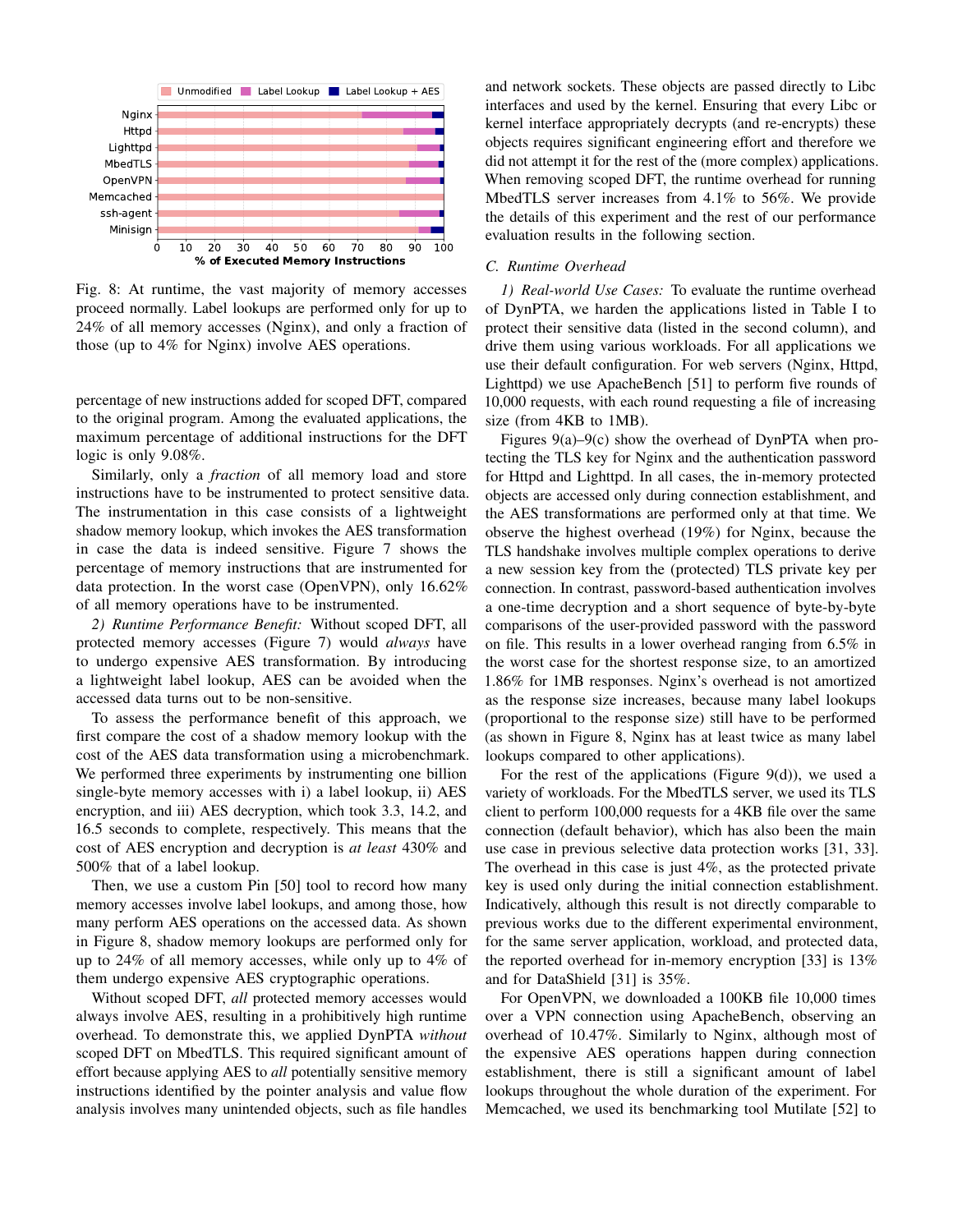<span id="page-10-0"></span>

Fig. 9: Runtime overhead of DynPTA for popular web servers  $(a)$ – $(c)$  and other applications  $(d)$ .

generate five billion operations with its default configuration (get/set ratio of 0.5, key size of 30 bytes, value size of 400 bytes). DynPTA's overhead in this case is negligible (0.32%), because the variable that stores the protected password is not pointed to by any pointer and is not copied to any other variable, requiring only a fraction (about 1%) of memory accesses to be protected, as also shown in Figure [8.](#page-9-0)

For the two client-side utilities, we performed 500 logins to another host in the same subnet that triggered ssh-agent, and signed a 1GB file using Minisign. The overhead for ssh-agent is just 3.15%, while Minisign exhibits the highest overhead among all our use cases at 22%. Minisign operates by first prehashing the file and then signing the hash value byte-by-byte, with every iteration of the signing loop requiring a decryption of the private key, resulting in such a high overhead—which though is expected as a fully compute-bound use case.

*2) Increasing the Amount of Sensitive Data:* The key insight behind selective data protection, and DynPTA in particular, is that instead of protecting all data by spending as few extra CPU cycles per memory access as possible, we protect only data that is really security-critical, and thus afford to spend more CPU cycles for only a fraction of memory accesses. As expected, however, any performance benefits will diminish as the amount of protected data increases, and for this reason we performed some additional experiments to explore this tradeoff.

We used MbedTLS to explore a worst-case scenario by marking additional *non-critical* data as sensitive. Specifically, besides the SSL private key, we progressively mark other fields of the mbedtls\_ssl\_context data structure as sensitive. These include SSL handshake parameters, configuration options, and input/output buffers. In each round we mark more fields as sensitive, until the whole data structure is marked as sensitive.

Figure [10](#page-10-1) shows how the overhead increases modestly from 4% to 11% in the first four measurement rounds, as we keep marking mostly configuration-related fields as sensitive. Marking the input and output buffers as sensitive in the final two rounds increases the overhead considerably to 46%, because these buffers are used as part of every transmission, in contrast to the private key and the rest of the fields, which are accessed only during the TLS handshake.

Besides MbedTLS, we also experimented with Nginx by enabling HTTP password authentication and protecting the in-memory passwords (in addition to the SSL private key),

<span id="page-10-1"></span>

Fig. 10: Runtime overhead of MbedTLS for an increasing amount of protected (non-critical) data.

observing only a minor increase of 1% in the overall performance overhead. We discuss in detail this experiment in Appendix [F.](#page-17-0) Finally, we also performed some microbenchmarks to further study the benefits of scoped DFT as the percentage of sensitive data in the program increases, the results of which we provide in Appendix [G.](#page-17-1) Our main finding is that once sensitive data exceeds 70–80% of all data, the scoped DFT and label lookups become more costly than simply encrypting all objects identified by the points-to analysis.

# VII. SECURITY EVALUATION

# *A. Heartbleed*

Heartbleed [\[5\]](#page-13-4) is a heap overflow vulnerability due to a missing bounds check in the TLS Heartbeat feature of OpenSSL. An attacker can send a malicious request that causes a buffer over-read in the server's memory and allows the leakage of sensitive data, including the private server SSL keys, back to the attacker through the generated response.

We compiled Nginx with OpenSSL v1.0.1f and verified that the PoC exploit [\[53\]](#page-14-8) was indeed capable of leaking the private TLS key. We observed that the leakage of the key was dependent on the heap allocations, that is, the address of the private key and the address of the vulnerable request buffer that is over-read. The private key is initialized during server startup and typically occupies a low address on the heap. To leak the private key, the vulnerable request buffer must be allocated *below* this address. During experimentation, we observed that there are "holes" below the address of the private key on the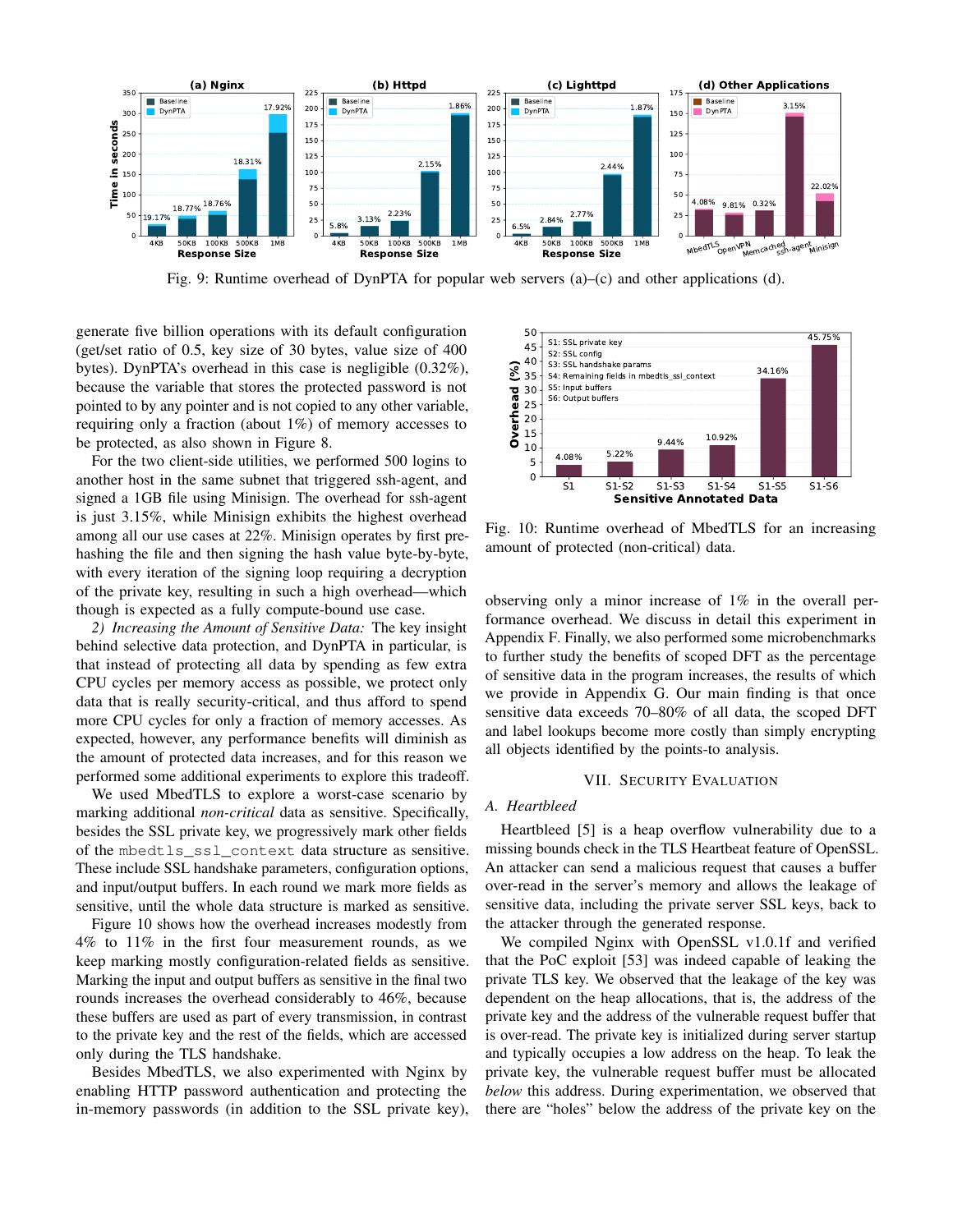heap that occasionally would be allocated to the vulnerable request buffer, allowing the exfiltration of the private key.

We then marked the private key as sensitive, as described in Section [VI-A,](#page-8-5) and hardened the server using DynPTA. Using the above PoC exploit, we repeatedly verified that whenever the private key was leaked, it was always encrypted.

#### *B. Spectre*

Transient execution vulnerabilities allow the leakage of otherwise inaccessible data from memory, and are thus another class of attacks DynPTA can defend against. We evaluated DynPTA against this type of attacks using two Spectre [\[18\]](#page-13-17) variants for which we could obtain PoC exploits [\[40,](#page-13-39) [41\]](#page-13-40).

Intel CPUs contain a *pattern history table (PHT)* that uses the history of past taken/not-taken branches for branch prediction. The Spectre-PHT variant poisons the PHT, causing mispredictions in the direction of conditional branches, which can be used by attackers to bypass bounds checks in the program, and speculatively load sensitive data into the cache. From there, data can be leaked via various cache side-channel attacks. The Spectre-PHT PoC [\[40\]](#page-13-39) contains a bounds check which is bypassed to leak a secret string.

Besides the PHT, CPUs also contain a *branch target buffer (BTB)* that uses the history of past branch targets for branch target prediction. The Spectre-BTB variant poisons the BTB to steer transient execution to special "gadgets" found in the program, which can be used to leak sensitive data. Similarly to the previous exploit, the Spectre-BTB PoC [\[41\]](#page-13-40) contains a secret string that is leaked by redirecting the speculative execution to an appropriate gadget.

For both PoCs, we marked the secret string as sensitive, and used DynPTA to harden the exploit program (more details and the code for both PoCs are provided in Appendix [E\)](#page-16-1). When the string is speculatively accessed, its *encrypted* form is loaded in the cache. Therefore, the confidentiality of the string is always preserved when being leaked through a cache side channel.

## VIII. LIMITATIONS AND DISCUSSION

*a) Performance Optimizations:* Although DynPTA allows us to scale selective data protection to larger applications with modest overhead, there is still opportunity for further optimizations that will lower the overhead even further. Label lookups can disrupt cache locality, resulting in a higher number of cache misses. We plan to investigate this issue further and adapt the shadow memory implementation accordingly.

DynPTA performs context-sensitive modeling only for heap analysis. Other regions in the program code, such as code hotspots and critical objects, could also benefit from selective, summary-based, context sensitivity. Smaragdakis et al. [\[54,](#page-14-9) [55\]](#page-14-10) discussed selective context sensitivity with respect to Java programs. Similarly, Sridharan et al. [\[56\]](#page-14-11) proposed refinementbased context sensitive pointer analysis. In their current form, these techniques are applicable only to Java programs, but we plan to investigate their adaptation for C/C++ programs.

Our DFT-based optimization is not limited to Steensgaard's algorithm, and can improve the precision of *any* static pointer analysis algorithm. In particular, TeaDSA [\[57\]](#page-14-12) is a promising unification-based pointer analysis algorithm that aims to limit oversharing and thus improve scalability. Despite our efforts, however, we could not successfully use it to run larger applications such as Nginx with OpenSSL.

Iodine [\[58\]](#page-14-13) successfully uses profiling to improve the performance of DFT. Similarly, various works have presented techniques to optimize dynamic flow tracking [\[59,](#page-14-14) [60,](#page-14-15) [61,](#page-14-16) [62,](#page-14-17) [63\]](#page-14-18). We plan to investigate the application of these techniques to improve the performance of our system.

*b) Ensuring Data Integrity:* DynPTA protects all memory operations to sensitive objects with strong AES encryption. Encryption is not enough though to fully guarantee data integrity, as the attacker may be able to swap encrypted objects, or corrupt existing values (altering protected data with arbitrary values is still not possible, as the encryption key remains inaccessible to the attacker) [\[33\]](#page-13-32). To that end, we plan to extend our data protection mechanism with an HMAC-based scheme to ensure data integrity.

*c) Leaking Register Contents via Vector Register Sampling:* Vector Register Sampling [\[64\]](#page-14-19) is a recent speculative execution vulnerability that might allow partial data values to be leaked from vector registers under certain microarchitectural conditions. Although this vulnerability could affect the security of our system, as we rely on vector registers to store the AES round keys, it was patched via a microcode update [\[65\]](#page-14-20).

# IX. RELATED WORK

Data-only attacks were introduced more than a decade ago [\[1\]](#page-13-0), but have only recently started gaining popularity [\[2,](#page-13-1) [3,](#page-13-2) [4,](#page-13-3) [6,](#page-13-5) [66,](#page-14-21) [67\]](#page-14-22). On the other hand, transient execution attacks such as Spectre [\[18\]](#page-13-17) are more recent, and can leak secrets from a process's memory through microarchitectural side channels. In the following, we discuss various types of defenses that can be used against these attacks.

*a) Memory Safety:* Defenses based on memory safety ensure that all pointers access their intended referents, thus ensuring spatial safety. SoftBound [\[14\]](#page-13-13) and CCured [\[68\]](#page-14-23) maintain bounds information for each pointer and ensure spatial safety by performing bounds checks during all pointer dereferences. AddressSanitizer (ASan) [\[69\]](#page-14-24) and Baggy Bounds Checking [\[15\]](#page-13-14) associate metadata with each object and detect out-of-bounds memory accesses. In general, defenses based on memory safety use whole-program instrumentation to protect *all* program data and require *every* memory instruction to be instrumented with bounds checks. Therefore, they incur a very high runtime overhead. Moreover, these techniques do not protect against transient execution attacks.

DataShield [\[31\]](#page-13-30) enforces memory safety at an object granularity by partitioning process memory into sensitive and non-sensitive regions. It then performs fine-grained bounds checks for sensitive pointers and coarse-grained bounds checks for non-sensitive pointers. Similarly, ConfLLVM [\[70\]](#page-14-25) partitions the memory into private and public regions and ensures that every pointer points to its own memory region. Moreover, ConfLLVM requires the programmer to classify all arguments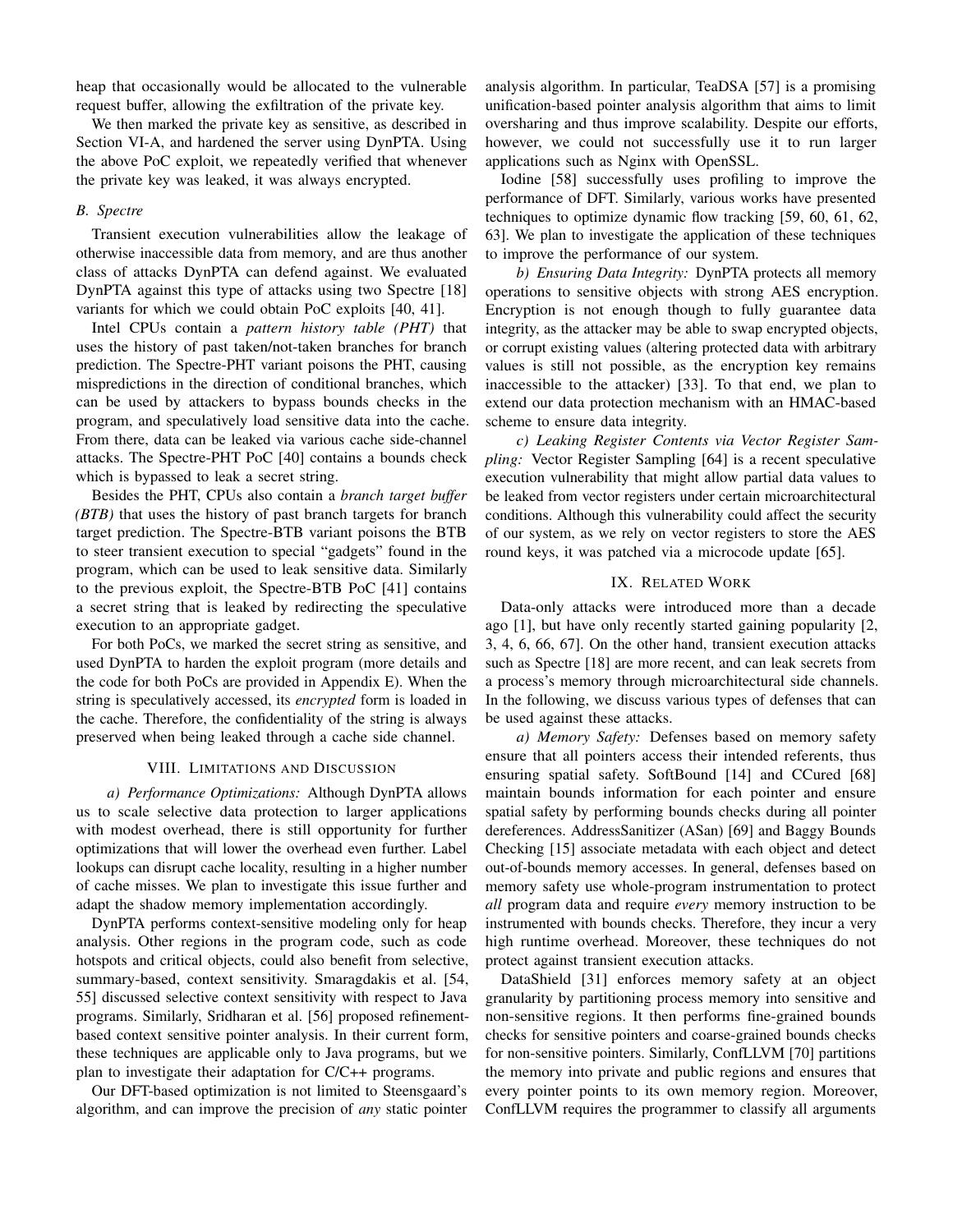of a function as public or private, whereas we only require annotating the initial sensitive data. As these are software-based defenses, they can protect against data leakage attacks, but not against transient execution attacks.

*b) Data Flow Integrity:* Dataflow Integrity (DFI) [\[16\]](#page-13-15) ensures that all memory accesses adhere to valid data flow paths identified by static analysis. Therefore, any static analysis imprecision results in false negatives. DFI requires *every* memory instruction to be instrumented with software checks, leading to high overhead (up to 104% for SPEC [\[71\]](#page-14-26)). Hardware-based DFI techniques [\[72,](#page-14-27) [73\]](#page-14-28) have lower overhead, but require custom hardware. Moreover, DFI cannot protect against transient execution attacks.

*c) Isolation-based Defenses:* Many works rely on memory isolation to protect security-critical data [\[30,](#page-13-29) [32,](#page-13-31) [42,](#page-13-41) [74,](#page-14-29) [75,](#page-14-30) [76,](#page-14-31) [77,](#page-14-32) [78\]](#page-14-33). Glamdring [\[32\]](#page-13-31) moves all sensitive-annotated data into SGX enclaves, and uses static dataflow analysis [\[79\]](#page-14-34) and static backward slicing [\[80\]](#page-14-35) to transform all functions that may access the sensitive data to use the appropriate SGX entry and exit routines. ERIM [\[42\]](#page-13-41) and LibMPK [\[81\]](#page-14-36) provide hardware-enforced isolation for sensitive code and data using Intel Memory Protection Keys (MPK) [\[82\]](#page-14-37). However, Intel MPK is vulnerable to transient execution attacks [\[7\]](#page-13-6), therefore these solutions cannot protect against them. Donky [\[83\]](#page-14-38) is a hardware-software codesign for the RISC-V [\[84\]](#page-14-39) Ariane CPU, offering strong in-process isolation based on memory protection domains. The xMP [\[30\]](#page-13-29) system relies on Xen [\[85\]](#page-14-40) to protect selective sensitive data. However, the programmer has the burden of manually inserting the xMP domain switches, making the process cumbersome and error-prone. Overall, unlike DynPTA, which provides fine-grained protection, these isolation-based approaches provide page-level protection and this requires refactoring the data layout.

Ginseng [\[74\]](#page-14-29) ensures that sensitive data is always stored in registers and relies on ARM TrustZone to protect against an untrusted operating system. PT-rand [\[75\]](#page-14-30) protects kernel page tables by randomizing and hiding their locations.

For Android applications, FlexDroid [\[86\]](#page-14-41) introduces an isolation mechanism that provides fine-grained access control for third-party Android libraries. On the browser front, privilege separation techniques such as Chrome's Site Isolation [\[87\]](#page-14-42) and Firefox's RLBox [\[88\]](#page-14-43) are being widely deployed [\[89\]](#page-14-44).

Various works have presented techniques to assist program partitioning and privilege separation [\[21,](#page-13-20) [90,](#page-14-45) [91,](#page-14-46) [92,](#page-14-47) [93,](#page-14-48) [94\]](#page-14-49). These techniques cannot be easily applied to the problem of tracking sensitive memory operations because they are specific to privilege separation. PtrSplit [\[92\]](#page-14-47) is a type-based technique that allows the use of only intra-procedural analysis instead of requiring global interprocedural analysis. However, it assumes that void pointers are not used as function arguments. Based on experience with codebases such as OpenSSL, this assumption does not always hold.

*d) In-memory Transformation:* Defenses based on inmemory transformation [\[33,](#page-13-32) [95\]](#page-15-3) change the representation of memory-resident objects using encryption. Data space randomization [\[95\]](#page-15-3) transforms in-memory data using simple

XOR, and was originally designed to defend against code injection attacks. It thus cannot prevent data leakage, as the memory-resident XOR keys can be leaked as well, and the XOR transformation can be reversed. CoDaRR [\[96\]](#page-15-4) extends DSR to periodically rerandomize the masks used to provide probabilistic guarantees against disclosure attacks, but suffers from the same weaknesses as DSR due to the use of XOR. HARD [\[97\]](#page-15-5) is an ISA extension to the RISC-V architecture to support DSR at the hardware level.

*e) Defenses against Transient Execution Attacks:* Retpoline [\[98\]](#page-15-6) mitigates Spectre [\[18\]](#page-13-17) by hardening all branch instructions against speculative execution. ConTExT [\[99\]](#page-15-7) proposes a backwards-compatible architectural change that mitigates transient execution attacks. SpecFuzz [\[100\]](#page-15-8) performs fuzzing to determine which branches are benign and which can lead to speculative execution, and removes hardening from the benign ones, thus lowering the overhead. SPECCFI [\[101\]](#page-15-9) proposes a hardware extension that uses CFI [\[102\]](#page-15-10) to determine whether speculative execution targets a legal destination or not. Blade [\[103\]](#page-15-11) stops the leakage of sensitive data via speculative execution by cutting the dataflow (e.g., using memory fences) from expressions that speculatively introduce secrets, to those that leak them through the caches. Swivel [\[104\]](#page-15-12) hardens WebAssembly [\[105\]](#page-15-13) applications against Spectre attacks.

The above defenses focus on hardening all or a subset of all branches in a program, without considering whether speculative execution might actually leak sensitive data. In comparison, DynPTA focuses on preventing the leakage of only sensitive data, obviating the need for the above mitigations.

## X. CONCLUSION

DynPTA combines static and dynamic analysis to provide a practical defense against data leakage attacks due to memory disclosure or transient execution vulnerabilities. DynPTA requires developers to just mark certain objects in the program's memory as sensitive, and automatically derives all sensitive memory operations, which are then protected using encryption. To ameliorate the inherent overapproximation of static pointer analysis, DynPTA uses a scoped form of data flow tracking that maintains sensitivity labels and tracks their flow over the set of instructions identified by the pointer analysis. This allows DynPTA to ensure the confidentiality of sensitive data in realworld applications with modest overhead. As part of our future work, we plan to implement support for data integrity, and also investigate further optimizations to our scoped DFT logic that will reduce the runtime overhead even further.

#### ACKNOWLEDGEMENTS

We would like to thank the anonymous reviewers for their valuable feedback, and our PC point of contact, Yajin Zhou, for helping us revise our manuscript. We also thank Hamed Ghavamnia for his valuable comments on an earlier draft of this paper. This work was supported by the Office of Naval Research (ONR) through award N00014-17-1-2891, the National Science Foundation (NSF) through award CNS-1749895, and the Defense Advanced Research Projects Agency (DARPA) through award D18AP00045.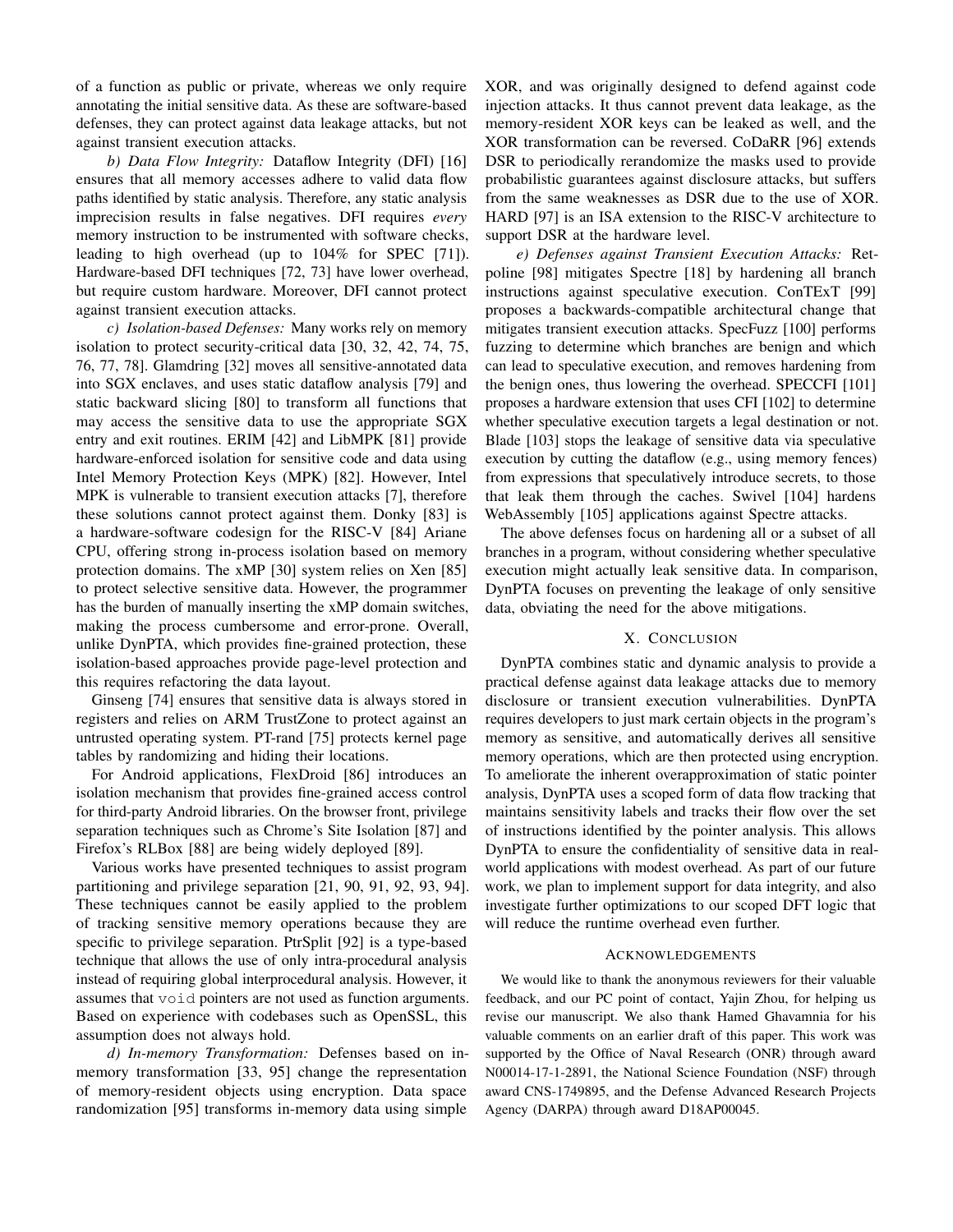# **REFERENCES**

- <span id="page-13-0"></span>[1] S. Chen, J. Xu, E. C. Sezer, P. Gauriar, and R. K. Iyer, "Non-controldata attacks are realistic threats," in *Proceedings of the 14th USENIX Security Symposium*, August 2005.
- <span id="page-13-1"></span>[2] D. Moghimi, "Subverting without EIP," [https://moghimi](https://moghimi.org/blog/subverting-without-eip.html).org/blog/ [subverting-without-eip](https://moghimi.org/blog/subverting-without-eip.html).html, 2014.
- <span id="page-13-2"></span>[3] F. Falcon, "Exploiting adobe flash player in the era of control flow guard," in *Black Hat Europe*, 2015.
- <span id="page-13-3"></span>[4] B. Sun, C. Xu, and S. Zhu, "The power of data-oriented attacks: Bypassing memory mitigation using data-only exploitation," in *Black Hat Asia*, 2017.
- <span id="page-13-4"></span>[5] "The heartbleed bug," [https://heartbleed](https://heartbleed.com/).com/, 2020.
- <span id="page-13-5"></span>[6] R. Rogowski, M. Morton, F. Li, K. Z. Snow, F. Monrose, and M. Polychronakis, "Revisiting browser security in the modern era: New data-only attacks and defenses," in *Proceedings of the 2nd IEEE European Symposium on Security & Privacy (Euro S&P)*, April 2017.
- <span id="page-13-6"></span>[7] C. Canella, J. Van Bulck, M. Schwarz, M. Lipp, B. Von Berg, P. Ortner, F. Piessens, D. Evtyushkin, and D. Gruss, "A systematic evaluation of transient execution attacks and defenses," in *Proceedings of the 28th USENIX Security Symposium*, 2019, pp. 249–266.
- <span id="page-13-7"></span>[8] J. Voisin, "Spectre exploits in the "wild"," https://dustri.[org/b/spectre](https://dustri.org/b/spectre-exploits-in-the-wild.html)[exploits-in-the-wild](https://dustri.org/b/spectre-exploits-in-the-wild.html).html, 2020.
- <span id="page-13-8"></span>[9] "Virus total: Spectre exploit"," https://www.virustotal.[com/gui/file/](https://www.virustotal.com/gui/file/6461d0988c835e91eb534757a9fa3ab35afe010bec7d5406d4dfb30ea767a62c/detection) [6461d0988c835e91eb534757a9fa3ab35afe010bec7d5406d4dfb30ea767a6](https://www.virustotal.com/gui/file/6461d0988c835e91eb534757a9fa3ab35afe010bec7d5406d4dfb30ea767a62c/detection)2c/ [detection,](https://www.virustotal.com/gui/file/6461d0988c835e91eb534757a9fa3ab35afe010bec7d5406d4dfb30ea767a62c/detection) 2021.
- <span id="page-13-9"></span>[10] S. Rottger and A. Janc, "Leaky page: Spectre proof-of-concept for Chrome browser," [https://leaky](https://leaky.page/).page/, 2021.
- <span id="page-13-10"></span>[11] P. Akritidis, C. Cadar, C. Raiciu, M. Costa, and M. Castro, "Preventing memory error exploits with WIT," in *Proceedings of the IEEE Symposium on Security and Privacy (S&P)*, 2008, pp. 263–277.
- <span id="page-13-11"></span>[12] T. Jim, J. G. Morrisett, D. Grossman, M. W. Hicks, J. Cheney, and Y. Wang, "Cyclone: A safe dialect of C," in *Proceedings of the USENIX Annual Technical Conference (ATC)*, 2002, pp. 275–288.
- <span id="page-13-12"></span>[13] S. Nagarakatte, J. Zhao, M. M. Martin, and S. Zdancewic, "CETS: Compiler-enforced temporal safety for C," in *Proceedings of the International Symposium on Memory Management (ISMM)*, 2010, pp.  $31-40$
- <span id="page-13-13"></span>[14] S. Nagarakatte, J. Zhao, M. M. Martin, and S. Zdancewic, "SoftBound: Highly compatible and complete spatial memory safety for C," in *Proceedings of the 30th ACM SIGPLAN Conference on Programming Language Design and Implementation (PLDI)*, 2009, pp. 245–258.
- <span id="page-13-14"></span>[15] P. Akritidis, M. Costa, M. Castro, and S. Hand, "Baggy Bounds Checking: An efficient and backwards-compatible defense against out-ofbounds errors," in *Proceedings of the 18th USENIX Security Symposium*, 2009, pp. 51–66.
- <span id="page-13-15"></span>[16] M. Castro, M. Costa, and T. Harris, "Securing software by enforcing data-flow integrity," in *Proceedings of the 7th Symposium on Operating Systems Design and Implementation (OSDI)*, 2006, pp. 147–160.
- <span id="page-13-16"></span>[17] S. Nagarakatte, M. M. K. Martin, and S. Zdancewic, "Everything you want to know about pointer-based checking," in *Proceedings of the 1st Summit on Advances in Programming Languages, (SNAPL)*, 2015, pp. 190–208.
- <span id="page-13-17"></span>[18] P. Kocher, J. Horn, A. Fogh, D. Genkin, D. Gruss, W. Haas, M. Hamburg, M. Lipp, S. Mangard, T. Prescher, M. Schwarz, and Y. Yarom, "Spectre attacks: Exploiting speculative execution," in *Proceedings of the 40th IEEE Symposium on Security and Privacy (S&P)*, May 2019.
- <span id="page-13-18"></span>[19] A. Mambretti, A. Sandulescu, A. Sorniotti, W. Robertson, E. Kirda, and A. Kurmus, "Bypassing memory safety mechanisms through speculative control flow hijacks," in *Proceedings of the 6th IEEE European Symposium on Security & Privacy (EuroS&P)*, 2021.
- <span id="page-13-19"></span>[20] N. Provos, M. Friedl, and P. Honeyman, "Preventing privilege escalation," in *Proceedings of the 12th USENIX Security Symposium*, 2003.
- <span id="page-13-20"></span>[21] D. Brumley and D. Song, "Privtrans: Automatically partitioning programs for privilege separation," in *Proceedings of the 13th USENIX Security Symposium*, 2004.
- <span id="page-13-21"></span>[22] S. Arnautov, B. Trach, F. Gregor, T. Knauth, A. Martin, C. Priebe, J. Lind, D. Muthukumaran, D. O'Keeffe, M. Stillwell *et al.*, "SCONE: Secure Linux containers with Intel SGX," in *Proceedings of the 12th USENIX Conference on Operating Systems Design and Implementation (OSDI)*, 2016, pp. 689–703.
- <span id="page-13-22"></span>[23] C.-C. Tsai, K. S. Arora, N. Bandi, B. Jain, W. Jannen, J. John, H. A. Kalodner, V. Kulkarni, D. Oliveira, and D. E. Porter, "Cooperation and security isolation of library OSes for multi-process applications," in

*Proceedings of the Ninth European Conference on Computer Systems*, 2014, pp. 1–14.

- <span id="page-13-23"></span>[24] R. Wahbe, S. Lucco, T. E. Anderson, and S. L. Graham, "Efficient software-based fault isolation," in *Proceedings of the 14th ACM Symposium on Operating Systems Principles (SOSP)*, 1993, pp. 203– 216.
- <span id="page-13-24"></span>[25] U. Erlingsson, M. Abadi, M. Vrable, M. Budiu, and G. C. Necula, "XFI: Software guards for system address spaces," in *Proceedings of the 7th Symposium on Operating Systems Design and Implementation (OSDI)*, 2006.
- <span id="page-13-25"></span>[26] B. Zeng, G. Tan, and G. Morrisett, "Combining control-flow integrity and static analysis for efficient and validated data sandboxing," in *Proceedings of the 18th ACM Conference on Computer and Communications Security (CCS)*, 2011.
- <span id="page-13-26"></span>[27] K. Koning, X. Chen, H. Bos, C. Giuffrida, and E. Athanasopoulos, "No need to hide: Protecting safe regions on commodity hardware," in *Proceedings of the 12th European Conference on Computer Systems (EuroSys)*, 2017, pp. 437–452.
- <span id="page-13-27"></span>[28] Y. Liu, T. Zhou, K. Chen, H. Chen, and Y. Xia, "Thwarting memory disclosure with efficient hypervisor-enforced intra-domain isolation," in *Proceedings of the 22nd ACM Conference on Computer and Communications Security (CCS)*, 2015, pp. 1607–1619.
- <span id="page-13-28"></span>[29] J. Yang and K. G. Shin, "Using hypervisor to provide data secrecy for user applications on a per-page basis," in *ACM International Conference on Virtual Execution Environments (VEE)*, 2008, pp. 71–80.
- <span id="page-13-29"></span>[30] S. Proskurin, M. Momeu, S. Ghavamnia, V. P. Kemerlis, and M. Polychronakis, "xMP: Selective memory protection for kernel and user space," in *Proceedings of the IEEE Symposium on Security and Privacy (S&P)*, 2020, pp. 584–598.
- <span id="page-13-30"></span>[31] S. A. Carr and M. Payer, "DataShield: Configurable data confidentiality and integrity," in *Proceedings of the 2017 ACM on Asia Conference on Computer and Communications Security*, 2017, pp. 193–204.
- <span id="page-13-31"></span>[32] J. Lind, C. Priebe, D. Muthukumaran, D. O'Keeffe, P.-L. Aublin, F. Kelbert, T. Reiher, D. Goltzsche, D. Eyers, R. Kapitza *et al.*, "Glamdring: Automatic application partitioning for Intel SGX," in *Proceedings of the USENIX Annual Technical Conference (ATC)*, 2017, pp. 285–298.
- <span id="page-13-32"></span>[33] T. Palit, F. Monrose, and M. Polychronakis, "Mitigating data leakage by protecting memory-resident sensitive data," in *Proceedings of the 35th Annual Computer Security Applications Conference*. ACM, 2019, pp. 598–611.
- <span id="page-13-33"></span>[34] Intel, "Intel software guard extensions," [https://software](https://software.intel.com/content/www/us/en/develop/topics/software-guard-extensions.html).intel.com/ [content/www/us/en/develop/topics/software-guard-extensions](https://software.intel.com/content/www/us/en/develop/topics/software-guard-extensions.html).html, 2020.
- <span id="page-13-34"></span>[35] L. O. Andersen, "Program analysis and specialization for the C programming language," Ph.D. dissertation, University of Cophenhagen, 1994.
- <span id="page-13-35"></span>[36] Y. Sui and J. Xue, "SVF: Interprocedural static value-flow analysis in LLVM," in *Proceedings of the 25th international conference on compiler construction*. ACM, 2016, pp. 265–266.
- <span id="page-13-36"></span>[37] B. Steensgaard, "Points-to analysis in almost linear time," in *Proceedings of the 23rd ACM SIGPLAN-SIGACT symposium on Principles of programming languages*, 1996, pp. 32–41.
- <span id="page-13-37"></span>[38] M. Hind and A. Pioli, "Which pointer analysis should I use?" in *Proceedings of the 2000 ACM SIGSOFT international symposium on Software testing and analysis*, 2000, pp. 113–123.
- <span id="page-13-38"></span>[39] M. Hind, "Pointer analysis: Haven't we solved this problem yet?" in *Proceedings of the 2001 ACM SIGPLAN-SIGSOFT workshop on Program analysis for software tools and engineering*, 2001, pp. 54–61.
- <span id="page-13-39"></span>[40] "Proof of concept – Spectre variant 1," https://github.[com/crozone/](https://github.com/crozone/SpectrePoC) [SpectrePoC,](https://github.com/crozone/SpectrePoC) 2020.
- <span id="page-13-40"></span>[41] "Proof of concept – Spectre variant 2," https://github.[com/Anton-Cao/](https://github.com/Anton-Cao/spectrev2-poc) [spectrev2-poc,](https://github.com/Anton-Cao/spectrev2-poc) 2020.
- <span id="page-13-41"></span>[42] A. Vahldiek-Oberwagner, E. Elnikety, N. O. Duarte, M. Sammler, P. Druschel, and D. Garg, "ERIM: Secure, efficient in-process isolation with protection keys (MPK)," in *Proceedings of the 28th USENIX Security Symposium*, 2019, pp. 1221–1238.
- <span id="page-13-42"></span>[43] M. Lipp, M. Schwarz, D. Gruss, T. Prescher, W. Haas, A. Fogh, J. Horn, S. Mangard, P. Kocher, D. Genkin, Y. Yarom, and M. Hamburg, "Meltdown: Reading kernel memory from user space," in *Proceedings of the 27th USENIX Security Symposium*, 2018.
- <span id="page-13-43"></span>[44] L. Shang, X. Xie, and J. Xue, "On-demand dynamic summary-based points-to analysis," in *Proceedings of the Tenth International Symposium on Code Generation and Optimization*, 2012, pp. 264–274.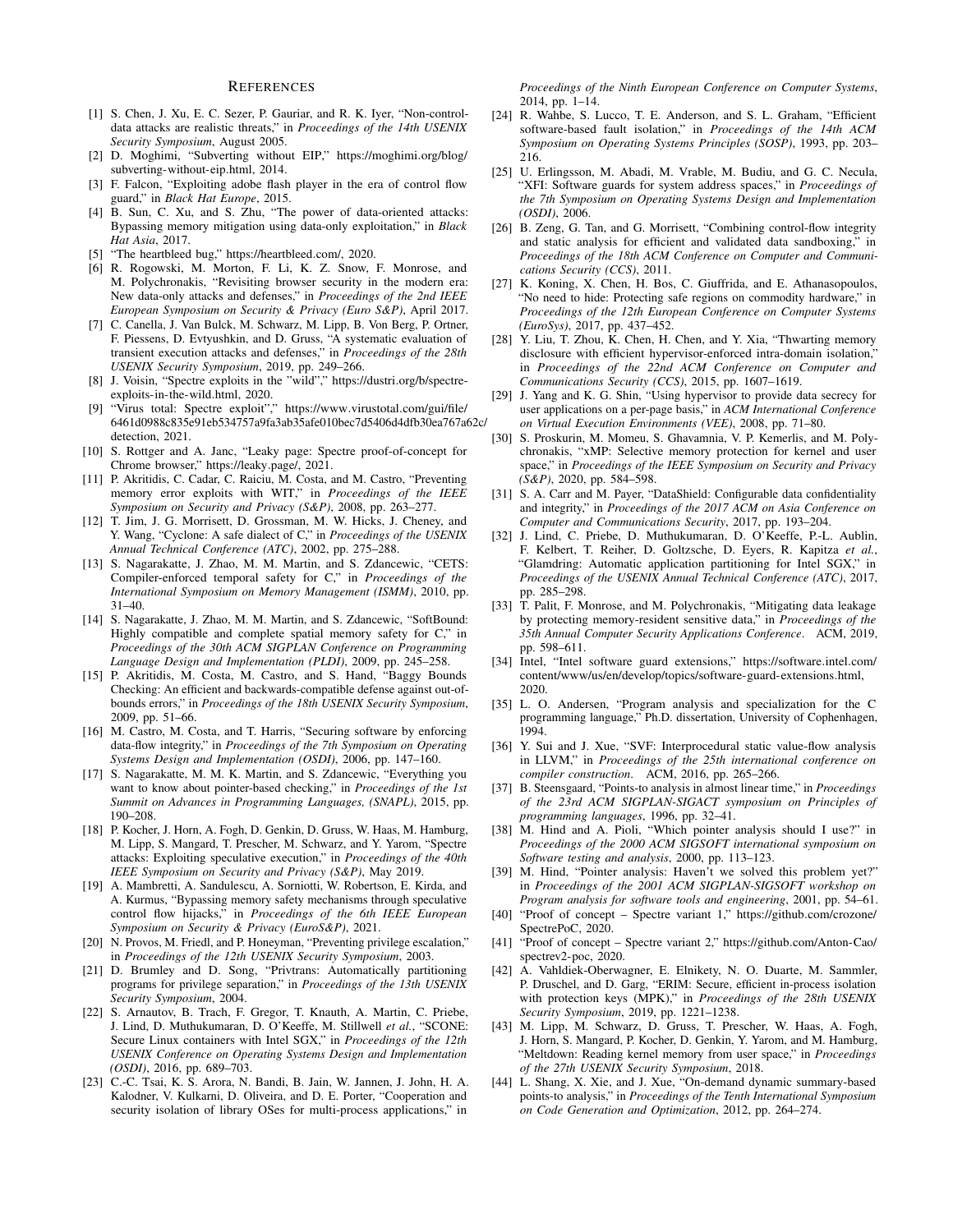- <span id="page-14-0"></span>[45] R. P. Wilson and M. S. Lam, "Efficient context-sensitive pointer analysis for c programs," *ACM Sigplan Notices*, vol. 30, no. 6, pp. 1–12, 1995.
- <span id="page-14-1"></span>[46] "Streaming SIMD extensions," [https://software](https://software.intel.com/sites/landingpage/IntrinsicsGuide/).intel.com/sites/ [landingpage/IntrinsicsGuide/,](https://software.intel.com/sites/landingpage/IntrinsicsGuide/) 2020.
- <span id="page-14-2"></span>[47] "The LLVM compiler infrastructure," [https://llvm](https://llvm.org/).org/, 2020.
- <span id="page-14-3"></span>[48] "GNU binutils," [https://sourceware](https://sourceware.org/binutils/).org/binutils/, 2020.
- <span id="page-14-4"></span>[49] "DataFlowSanitizer," [https://clang](https://clang.llvm.org/docs/DataFlowSanitizer.html).llvm.org/docs/ [DataFlowSanitizer](https://clang.llvm.org/docs/DataFlowSanitizer.html).html, 2020.
- <span id="page-14-5"></span>[50] "Pin 3.2 user guide," https://software.intel.[com/sites/landingpage/](https://software.intel.com/sites/landingpage/pintool/docs/81205/Pin/html/) [pintool/docs/81205/Pin/html/,](https://software.intel.com/sites/landingpage/pintool/docs/81205/Pin/html/) 2020.
- <span id="page-14-6"></span>[51] "Apache HTTP server benchmarking tool," [https://httpd](https://httpd.apache.org/docs/2.4/programs/ab.html).apache.org/ docs/2.[4/programs/ab](https://httpd.apache.org/docs/2.4/programs/ab.html).html, 2020.
- <span id="page-14-7"></span>[52] "Mutilate – a memcached load generator," [https://github](https://github.com/leverich/mutilate).com/leverich/ [mutilate,](https://github.com/leverich/mutilate) 2020.
- <span id="page-14-8"></span>[53] "Heartbleed proof-of-concept," https://github.[com/mpgn/heartbleed-](https://github.com/mpgn/heartbleed-PoC)[PoC,](https://github.com/mpgn/heartbleed-PoC) 2020.
- <span id="page-14-9"></span>[54] Y. Li, T. Tan, A. Møller, and Y. Smaragdakis, "A principled approach to selective context sensitivity for pointer analysis," *ACM Transactions on Programming Languages and Systems (TOPLAS)*, vol. 42, no. 2, pp. 1–40, 2020.
- <span id="page-14-10"></span>[55] G. Kastrinis and Y. Smaragdakis, "Hybrid context-sensitivity for pointsto analysis," *ACM SIGPLAN Notices*, vol. 48, no. 6, pp. 423–434, 2013.
- <span id="page-14-11"></span>[56] M. Sridharan and R. Bodík, "Refinement-based context-sensitive pointsto analysis for Java," *ACM SIGPLAN Notices*, vol. 41, no. 6, pp. 387– 400, 2006.
- <span id="page-14-12"></span>[57] J. Kuderski, N. Lê, A. Gurfinkel, and J. Navas, "TeaDsa: Type-aware DSA-style pointer analysis for low level code," *FMCAD*, 2018.
- <span id="page-14-13"></span>[58] S. Banerjee, D. Devecsery, P. M. Chen, and S. Narayanasamy, "Iodine: fast dynamic taint tracking using rollback-free optimistic hybrid analysis," in *Proceedings of the IEEE Symposium on Security and Privacy (S&P)*, 2019, pp. 490–504.
- <span id="page-14-14"></span>[59] A. Henderson, L. K. Yan, X. Hu, A. Prakash, H. Yin, and S. McCamant, "DECAF: A platform-neutral whole-system dynamic binary analysis platform," *IEEE Transactions on Software Engineering*, vol. 43, no. 2, pp. 164–184, 2016.
- <span id="page-14-15"></span>[60] A. Davanian, Z. Qi, Y. Qu, and H. Yin, "DECAF++: Elastic wholesystem dynamic taint analysis," in *22nd International Symposium on Research in Attacks, Intrusions and Defenses (RAID 2019)*, 2019, pp. 31–45.
- <span id="page-14-16"></span>[61] D. Zhu, J. Jung, D. Song, T. Kohno, and D. Wetherall, "TaintEraser: Protecting sensitive data leaks using application-level taint tracking," *ACM SIGOPS Operating Systems Review*, vol. 45, no. 1, pp. 142–154, 2011.
- <span id="page-14-17"></span>[62] J. Galea and D. Kroening, "The taint rabbit: Optimizing generic taint analysis with dynamic fast path generation," in *Proceedings of the 15th ACM Asia Conference on Computer and Communications Security*, 2020, pp. 622–636.
- <span id="page-14-18"></span>[63] S. Arzt, S. Rasthofer, C. Fritz, E. Bodden, A. Bartel, J. Klein, Y. Le Traon, D. Octeau, and P. McDaniel, "Flowdroid: Precise context, flow, field, object-sensitive and lifecycle-aware taint analysis for Android apps," *Acm Sigplan Notices*, vol. 49, no. 6, pp. 259–269, 2014.
- <span id="page-14-19"></span>[64] Intel, "Vector register sampling / cve-2020-0548, cve 2020-8696 / intel-sa-00329," https://software.intel.[com/security-software-guidance/](https://software.intel.com/security-software-guidance/advisory-guidance/vector-register-sampling) [advisory-guidance/vector-register-sampling,](https://software.intel.com/security-software-guidance/advisory-guidance/vector-register-sampling) 2021.
- <span id="page-14-20"></span>[65] Intel, "Microcode update guidance," https://www.intel.[com/content/dam/](https://www.intel.com/content/dam/www/public/us/en/security-advisory/documents/sa00329-microcode-update-guidance.pdf) [www/public/us/en/security-advisory/documents/sa00329-microcode](https://www.intel.com/content/dam/www/public/us/en/security-advisory/documents/sa00329-microcode-update-guidance.pdf)[update-guidance](https://www.intel.com/content/dam/www/public/us/en/security-advisory/documents/sa00329-microcode-update-guidance.pdf).pdf, 2021.
- <span id="page-14-21"></span>[66] H. Hu, S. Shinde, S. Adrian, Z. L. Chua, P. Saxena, and Z. Liang, "Data-oriented programming: On the expressiveness of non-control data attacks," in *Proceedings of the IEEE Symposium on Security and Privacy (S&P)*, 2016, pp. 969–986.
- <span id="page-14-22"></span>[67] K. K. Ispoglou, B. AlBassam, T. Jaeger, and M. Payer, "Block oriented programming: Automating data-only attacks," in *Proceedings of the ACM Conference on Computer and Communications Security (CCS)*, 2018, pp. 1868–1882.
- <span id="page-14-23"></span>[68] G. C. Necula, J. Condit, M. Harren, S. McPeak, and W. Weimer, "CCured: Type-safe retrofitting of legacy software," *ACM Trans. Program. Lang. Syst.*, vol. 27, no. 3, pp. 477–526, May 2005.
- <span id="page-14-24"></span>[69] K. Serebryany, D. Bruening, A. Potapenko, and D. Vyukov, "Address-Sanitizer: A fast address sanity checker," in *Proceedings of the USENIX Annual Technical Conference*, 2012, pp. 309–318.
- <span id="page-14-25"></span>[70] A. Brahmakshatriya, P. Kedia, D. P. McKee, D. Garg, A. Lal, A. Rastogi, H. Nemati, A. Panda, and P. Bhatu, "ConfLLVM: A compiler for

enforcing data confidentiality in low-level code," in *Proceedings of the Fourteenth EuroSys Conference 2019*, 2019, pp. 1–15.

- <span id="page-14-26"></span>[71] "SPEC CPU," https://www.spec.[org/benchmarks](https://www.spec.org/benchmarks.html#cpu).html#cpu, 2020.
- <span id="page-14-27"></span>[72] C. Song, H. Moon, M. Alam, I. Yun, B. Lee, T. Kim, W. Lee, and Y. Paek, "HDFI: Hardware-assisted data-flow isolation," in *2016 IEEE Symposium on Security and Privacy (SP)*. IEEE, 2016, pp. 1–17.
- <span id="page-14-28"></span>[73] C. Song, B. Lee, K. Lu, W. Harris, T. Kim, and W. Lee, "Enforcing kernel security invariants with data flow integrity." in *NDSS*, 2016.
- <span id="page-14-29"></span>[74] M. H. Yun and L. Zhong, "Ginseng: Keeping secrets in registers when you distrust the operating system," in *Proceedings of the Network and Distributed System Security Symposium (NDSS)*, 2019.
- <span id="page-14-30"></span>[75] L. Davi, D. Gens, C. Liebchen, and A.-R. Sadeghi, "PT-Rand: Practical mitigation of data-only attacks against page tables," in *Proceedings of the Network and Distributed System Security Symposium (NDSS)*, 2017.
- <span id="page-14-31"></span>[76] C.-C. Tsai, D. E. Porter, and M. Vij, "Graphene-SGX: A practical library os for unmodified applications on SGX," in *2017 USENIX Annual Technical Conference (USENIX ATC 17)*, 2017, pp. 645–658.
- <span id="page-14-32"></span>[77] S. Shinde, D. Le Tien, S. Tople, and P. Saxena, "Panoply: Low-TCB Linux applications with SGX enclaves." in *NDSS*, 2017.
- <span id="page-14-33"></span>[78] C. Priebe, K. Vaswani, and M. Costa, "EnclaveDB: A secure database using SGX," in *2018 IEEE Symposium on Security and Privacy (SP)*. IEEE, 2018, pp. 264–278.
- <span id="page-14-34"></span>[79] T. Reps, S. Horwitz, and M. Sagiv, "Precise interprocedural dataflow analysis via graph reachability," in *Proceedings of the 22nd ACM SIGPLAN-SIGACT symposium on Principles of programming languages*. ACM, 1995, pp. 49–61.
- <span id="page-14-35"></span>[80] M. Weiser, "Program slicing," in *Proceedings of the 5th International Conference on Software Engineering*. ACM, 1981, pp. 439–449.
- <span id="page-14-36"></span>[81] S. Park, S. Lee, W. Xu, H. Moon, and T. Kim, "libmpk: Software abstraction for Intel memory protection keys (Intel MPK)," in *2019 USENIX Annual Technical Conference (USENIX ATC 19)*, 2019, pp. 241–254.
- <span id="page-14-37"></span>[82] J. Corbet, "Memory protection keys," https://lwn.[net/Articles/643797/,](https://lwn.net/Articles/643797/) 2015.
- <span id="page-14-38"></span>[83] D. Schrammel, S. Weiser, S. Steinegger, M. Schwarzl, M. Schwarz, S. Mangard, and D. Gruss, "Donky: Domain keys–efficient in-process isolation for RISC-V and x86," in *29th USENIX Security Symposium (USENIX Security 20)*, 2020, pp. 1677–1694.
- <span id="page-14-39"></span>[84] "RISC-V: The free and open RISC instruction set architecture," [https:](https://riscv.org/) [//riscv](https://riscv.org/).org/, 2020.
- <span id="page-14-40"></span>[85] Xen, "The xen hypervisor," https://xenproject.[org/developers/teams/xen](https://xenproject.org/developers/teams/xen-hypervisor/)[hypervisor/,](https://xenproject.org/developers/teams/xen-hypervisor/) 2020.
- <span id="page-14-41"></span>[86] I. Shin and J. Seo, "FlexDroid: Enforcing in-app privilege separation in Android," in *Network and Distributed System Security Symposium (NDSS)*. Internet Society, 2016.
- <span id="page-14-42"></span>[87] C. Reis, A. Moshchuk, and N. Oskov, "Site isolation: process separation for web sites within the browser," in *28th USENIX Security Symposium (USENIX Security 19)*, 2019, pp. 1661–1678.
- <span id="page-14-43"></span>[88] S. Narayan, C. Disselkoen, T. Garfinkel, N. Froyd, E. Rahm, S. Lerner, H. Shacham, and D. Stefan, "Retrofitting fine grain isolation in the Firefox renderer," in *29th USENIX Security Symposium (USENIX) Security 20)*, 2020, pp. 699–716.
- <span id="page-14-44"></span>[89] Nathan Froyd, "Securing Firefox with WebAssembly," [https://](https://hacks.mozilla.org/2020/02/securing-firefox-with-webassembly/) hacks.mozilla.[org/2020/02/securing-firefox-with-webassembly/,](https://hacks.mozilla.org/2020/02/securing-firefox-with-webassembly/) 2021.
- <span id="page-14-45"></span>[90] Y. Wu, J. Sun, Y. Liu, and J. S. Dong, "Automatically partition software into least privilege components using dynamic data dependency analysis,' in *2013 28th IEEE/ACM International Conference on Automated Software Engineering (ASE)*. IEEE, 2013, pp. 323–333.
- <span id="page-14-46"></span>[91] A. A. Clements, N. S. Almakhdhub, S. Bagchi, and M. Payer, "ACES: Automatic compartments for embedded systems," in *27th USENIX Security Symposium, (USENIX Security 18)*, 2018, pp. 65–82.
- <span id="page-14-47"></span>[92] S. Liu, G. Tan, and T. Jaeger, "PtrSplit: Supporting general pointers in automatic program partitioning," in *Proceedings of the 2017 ACM SIGSAC Conference on Computer and Communications Security*, 2017, pp. 2359–2371.
- <span id="page-14-48"></span>[93] S. Liu, D. Zeng, Y. Huang, F. Capobianco, S. McCamant, T. Jaeger, and G. Tan, "Program-mandering: Quantitative privilege separation," in *Proceedings of the 2019 ACM SIGSAC Conference on Computer and Communications Security*, 2019, pp. 1023–1040.
- <span id="page-14-49"></span>[94] J. Huang, O. Schranz, S. Bugiel, and M. Backes, "The art of app compartmentalization: Compiler-based library privilege separation on stock Android," in *Proceedings of the 2017 ACM SIGSAC Conference on Computer and Communications Security*, 2017, pp. 1037–1049.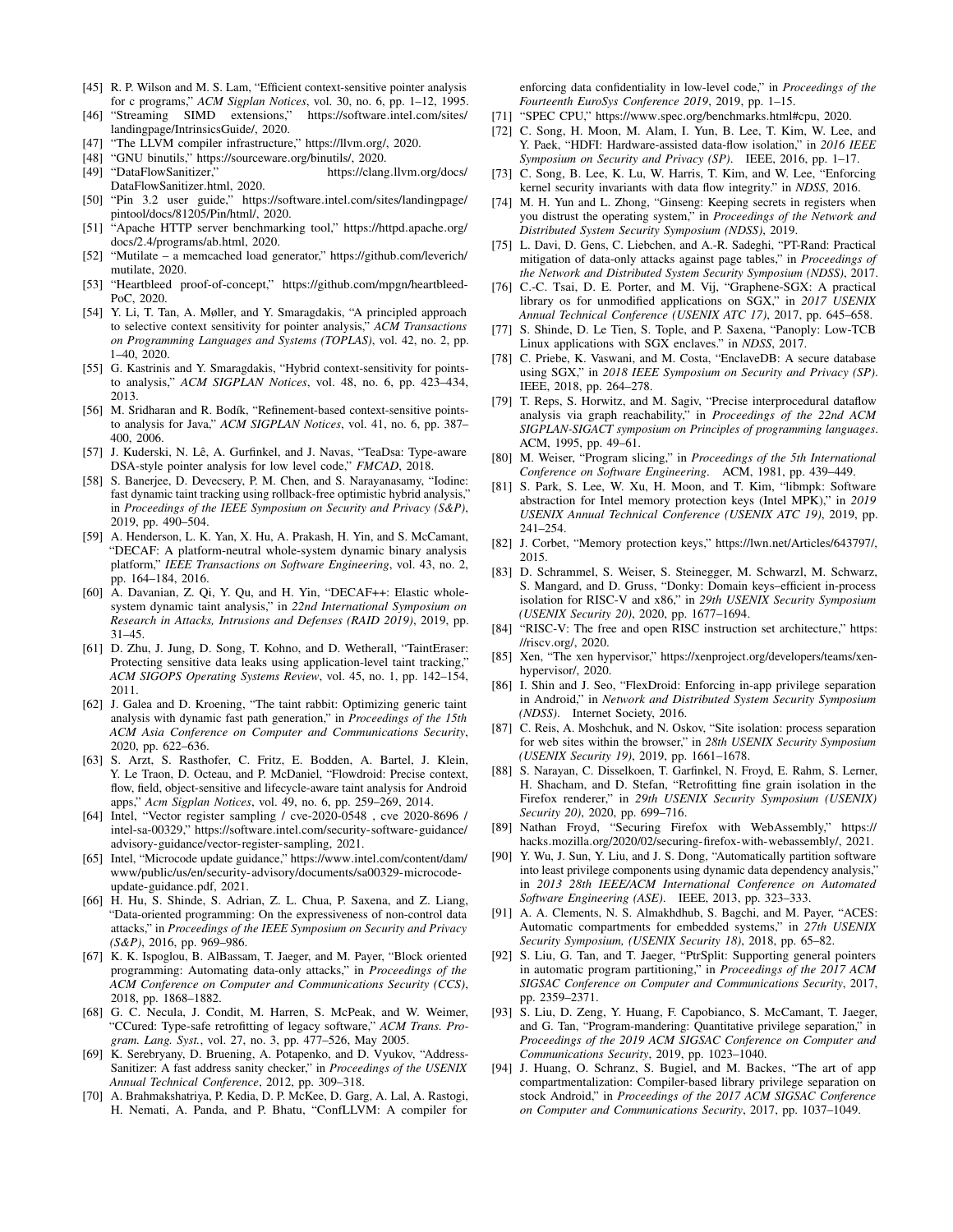- <span id="page-15-3"></span>[95] S. Bhatkar and R. Sekar, "Data space randomization," in *Proceedings of the 5th International Conference on Detection of Intrusions and Malware, and Vulnerability Assessment (DIMVA)*, 2008, pp. 1–22.
- <span id="page-15-4"></span>[96] P. Rajasekaran, S. Crane, D. Gens, Y. Na, S. Volckaert, and M. Franz, "CoDaRR: Continuous data space randomization against data-only attacks," in *Proceedings of the 15th ACM Asia Conference on Computer and Communications Security*, 2020, pp. 494–505.
- <span id="page-15-5"></span>[97] B. Belleville, H. Moon, J. Shin, D. Hwang, J. M. Nash, S. Jung, Y. Na, S. Volckaert, P. Larsen, Y. Paek *et al.*, "Hardware assisted randomization of data," in *International Symposium on Research in Attacks, Intrusions, and Defenses*. Springer, 2018, pp. 337–358.
- <span id="page-15-6"></span>[98] "Retpoline: A branch target injection mitigation," [https:](https://software.intel.com/security-software-guidance/deep-dives/deep-dive-retpoline-branch-target-injection-mitigation) //software.intel.[com/security-software-guidance/deep-dives/deep](https://software.intel.com/security-software-guidance/deep-dives/deep-dive-retpoline-branch-target-injection-mitigation)[dive-retpoline-branch-target-injection-mitigation,](https://software.intel.com/security-software-guidance/deep-dives/deep-dive-retpoline-branch-target-injection-mitigation) 2021.
- <span id="page-15-7"></span>[99] M. Schwarz, M. Lipp, C. Canella, R. Schilling, F. Kargl, and D. Gruss, "ConTExT: A generic approach for mitigating Spectre," in *Proceedings of the 27th Annual Network and Distributed System Security Symposium (NDSS'20). Internet Society, Reston, VA*, 2020.
- <span id="page-15-8"></span>[100] O. Oleksenko, B. Trach, M. Silberstein, and C. Fetzer, "SpecFuzz: Bringing Spectre-type vulnerabilities to the surface," in *Proceedings of the 29th USENIX Security Symposium*, 2020.
- <span id="page-15-9"></span>[101] E. M. Koruyeh, S. H. A. Shirazi, K. N. Khasawneh, C. Song, and N. Abu-Ghazaleh, "SPECCFI: Mitigating Spectre attacks using CFI informed speculation," in *Proceedings of the 41th IEEE Symposium on Security and Privacy (S&P)*. IEEE, 2020.
- <span id="page-15-10"></span>[102] M. Abadi, M. Budiu, U. Erlingsson, and J. Ligatti, "Control-flow integrity," in *Proceedings of the 12th ACM Conference on Computer and Communications Security (CCS)*. ACM, 2005, pp. 340–353.
- <span id="page-15-11"></span>[103] M. Vassena, C. Disselkoen, K. v. Gleissenthall, S. Cauligi, R. G. Kıcı, R. Jhala, D. Tullsen, and D. Stefan, "Automatically eliminating speculative leaks from cryptographic code with blade," *Proceedings of the ACM on Programming Languages*, vol. 5, no. POPL, pp. 1–30, 2021.
- <span id="page-15-12"></span>[104] S. Narayan, C. Disselkoen, D. Moghimi, S. Cauligi, E. Johnson, Z. Gang, A. Vahldiek-Oberwagner, R. Sahita, H. Shacham, D. Tullsen, and D. Stefan, "Swivel: Hardening WebAssembly against Spectre," in *Proceedings of USENIX Security Symposium*, 2021.
- <span id="page-15-13"></span>[105] "WebAssembly (WASM)," [https://webassembly](https://webassembly.org/).org/, 2020.

#### <span id="page-15-0"></span>APPENDIX

## *A. Imprecision Introduced by Steensgaard's Algorithm*

To compare the precision of Steensgaard's pointer analysis algorithm with that of Andersen's algorithm, we consider the function ngx\_rbtree\_rotate from Nginx's codebase. This function accepts as input an argument root, which is of type ngx\_rbtree\_node\*\*. Two different call sites invoke this function with two different arguments (cache->rbtree and cf->cycle->conf->rbtree). Figure [11](#page-15-14) shows how the use of Steensgaard's analysis in this case leads to imprecision. Because Steensgaard's algorithm uses unification to resolve constraints, it *unifies* all pointer targets for the pointer root, and concludes that the cf pointer "may" point to both the cache\_rbtree and the cycle\_cf\_rbtree objects. However, because Andersen's analysis is inclusion-based, it correctly infers that the cycle field of the cf pointer can point only to the cycle\_cf\_rbtree object.

#### <span id="page-15-1"></span>*B. Constraints and Constraint Resolution Rules*

In this section we discuss the various types of constraints and constraint resolution rules that are relevant to pointer analysis. Instructions that deal with pointer operations generate constraints of the four types shown below. The constraint associated with an instruction remains the same, irrespectively of whether an inclusion-style (Andersen's) pointer analysis

<span id="page-15-14"></span>

Fig. 11: Imprecision introduced by Steensgaard's Analysis. Solid arrows indicate actual points-to relationships. Dashed arrows indicate fields-of relationships. Circles indicate pointers and rectangles indicate memory objects. Steensgaard's pointer analysis forms three sets (S1, S2, S3), and derives that S1  $\rightarrow$  S2, and S2  $\rightarrow$  S3. Therefore, according to Steensgaard's pointer analysis, cf->cycle->conf\_tree may point to both objects in set S3, and cache->rbtree also may point to both objects in set S3.

algorithm, or a unification-style (Steensgaard's) algorithm is used to solve them.

The constraints that are relevant to pointer analysis are:

- 1)  $p := \&x \; (Address-of)$
- 2)  $p \coloneqq q \ (Copy)$
- 3) p := ∗q (*Dereference*)
- 4) ∗p := q (*Assign*)

Note that  $p$  and  $q$  in these examples can be single-indirection (int  $\star$ p) or multi-indirection (int  $\star\star$ p) pointers.

We assume that the relationship  $pts(p)$  represents the pointsto set for the pointer  $p$ . Then, the constraint resolution rules for Andersen's inclusion-style analysis are as follows:

- 1)  $p \coloneqq \& x \Rightarrow x \in pts(p)$
- 2)  $p := q \Rightarrow pts(p) \supseteq pts(q)$
- 3)  $p := *q \Rightarrow pts(p) \supseteq pts(pts(q))$
- 4)  $*p := q \Rightarrow pts(pts(p)) \supseteq pts(q)$

Steensgaard's analysis is a unification-based pointer analysis algorithm. Every pointer and memory object belongs to a single "set." We assume that the operation set can be used to find the set membership of a pointer (i.e., which set a pointer belongs to). Constraints in Steensgaard's analysis are resolved by unifying these sets and we assume that the operation  $join$ finds the union of two sets. The constraint resolution rules for Steensgaard's unification-style analysis are as follows:

- 1)  $p \coloneqq \& x \Rightarrow join(pts(set(p)), set(x))$
- 2)  $p \coloneqq q \Rightarrow join(pts(set(p)),pts(set(q)))$
- 3)  $p \coloneqq \mathscr{p} \Rightarrow \text{join}(\text{pts}(\text{set}(p)), \text{pts}(\text{pts}(\text{set}(q))))$
- 4)  $\ast p \coloneqq q \Rightarrow join(pts(pts(self(p))),pts(set(q)))$

#### <span id="page-15-2"></span>*C. Steensgaard Constraint Graph Representation Details*

As discussed in Appendix [B,](#page-15-1) different instructions generate constraints of different types. For example, LLVM instructions of type AllocaInst, which create and return the address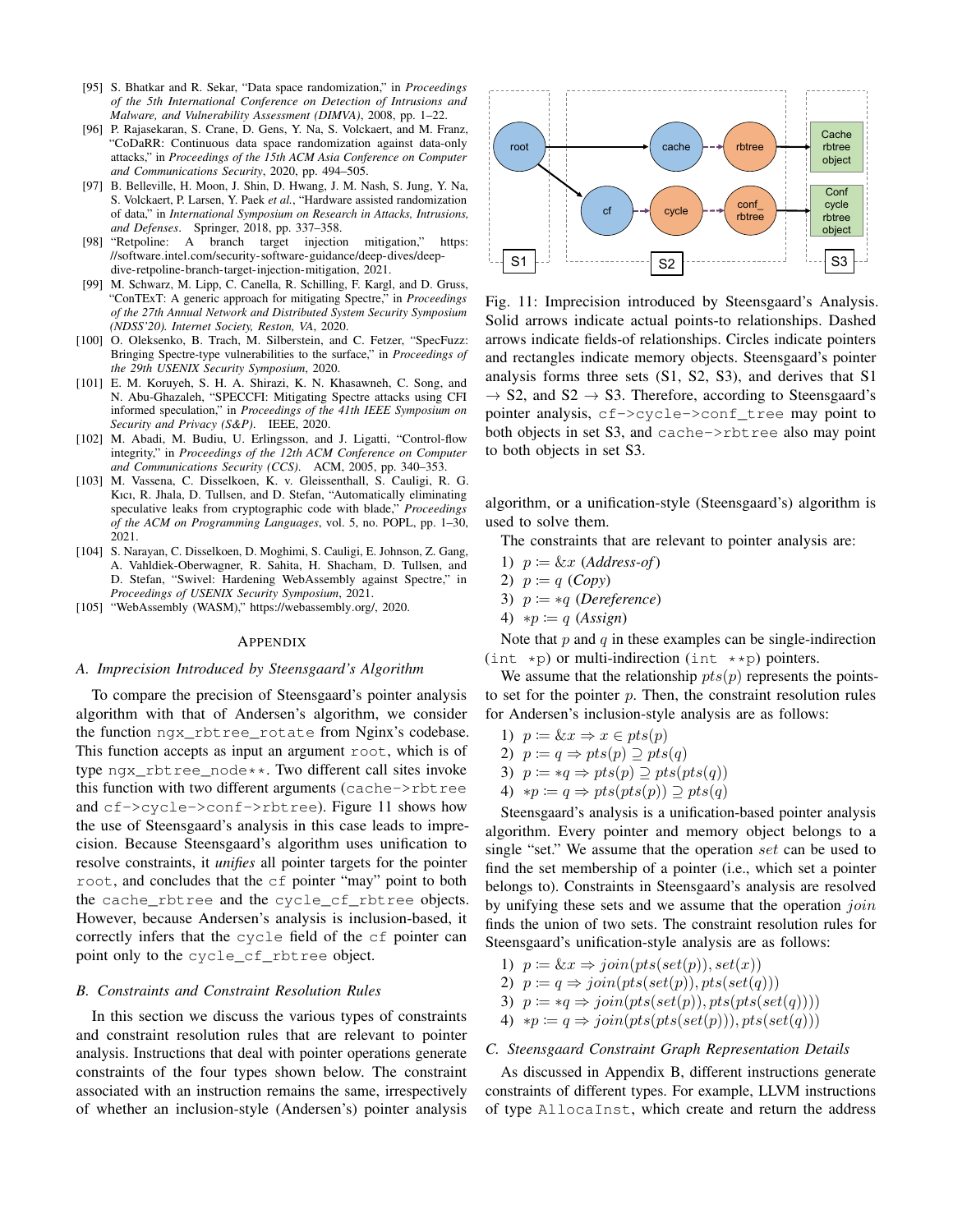of an object, generate *Addr-of* constraints. Type casting instructions, such as BitCastInst and TruncInst, generate *Copy* constraints. LoadInst instructions, which dereference an IR pointer and return the value stored at the target location, generate Deref constraints, and StoreInst instructions generate Assign constraints.

SVF first models these instructions and their constraints as nodes on a graph, called the *pointer assignment graph* (PAG). Instruction operands that are pointers or objects are modeled as nodes in the PAG, and the IR instructions that represent the constraints are modeled as edges. SVF then clones the PAG into a *constraint graph* and begins solving the constraints. During solving, the nodes and edges of the graph are modified to reflect the constraint resolutions. While we reuse the functionality provided by SVF to build the PAG and to model calls to external functions, we use our own constraint graph implementation, which we call the *PTSGraph*.

In Steensgaard's analysis, pointers are members of pointsto sets. Therefore, we need a quick way to perform set membership tests. Moreover, when the constraint solving process encounters a copy constraint, representing a statement of the form  $p := q$ , where p and q are pointers, we need a way to quickly unify the two points-to sets of  $p$  and  $q$ .

In PTSGraph, we represent each points-to set with a unique identifier. A points-to set can contain multiple objects and other pointers (in case of double pointers, such as  $int \times p$ ). To ensure fast set membership tests and set unification operations, we represent set membership as a BitVector, a data structure provided by LLVM that is optimized for set operations. The set operations take time proportional to the size of the bit vector, and operations are performed one word at a time, instead of one bit at a time, improving performance further.

Second, points-to relationships are represented by a oneto-one, directed relationship between two sets. To improve efficiency, we represent these relationships as a std::unordered\_multi\_map. After processing each constraint in the PTSGraph, this map contains a unique mapping from one set identifier to another. However, because the intermediate processing of these constraints can occasionally result in having to store a 1:M mapping, we use an unordered multi map, to store this mapping. Because unordered multi map uses a hash table internally, lookup has an average complexity of O(*k*), where *k* is the number of set identifiers returned by the lookup operation. Because after processing of each constraint  $k$  is always 1, the lookup operation has an average complexity of O(1).

## <span id="page-16-0"></span>*D. DFT Loop Optimizations for Array Accesses*

Sensitive label lookups are significantly less expensive than cryptographic operations (our experiments in Section [VI-B](#page-8-0) show that AES encryption is 430% more expensive than a label lookup), and reduce the imprecision of Steensgaard's analysis, as shown in Figure [1.](#page-3-0) However, label lookups still involve a memory read and have a non-negligible runtime overhead, especially when they are repeatedly invoked in a loop. We observed that most label lookups that occur within loops are

due to byte-by-byte array traversals (either on the stack or the heap) through partially sensitive pointers—as the pointer is partially sensitive, a lookup is needed before accessing each element. Our static analysis does not distinguish between the individual elements of an array, and thus even if one element is sensitive, then all elements of the array become sensitive.

Given that these in-loop lookups incur considerable runtime overhead, we optimize them as follows. First, we use LLVM's Loop Analysis pass to retrieve all loops in the bitcode of the program. For each loop, we inspect each instruction to check if it performs a memory load or store indexed by an offset from a base pointer, of the form  $v = \star$  (ptr+i) or  $v =$  $ptr[i]$ , where i is the loop counter. For every such loop, we clone it and specialize the clone to unconditionally perform the required AES transformation on the identified memory operations, while the original loop body remains unchanged.

The sensitive label lookup is then *hoisted* outside the loop, and checks only the first element of the array. A conditional branch then transfers control to either the specialized or the unmodified loop, depending on the presence or absence of a sensitive label. This allows us to perform a single label lookup to ascertain the sensitivity of the entire array, instead of performing multiple byte-by-byte lookups, thus reducing the performance overhead.

## <span id="page-16-1"></span>*E. Spectre Exploit Details*

*1) Spectre-PHT (Bounds Check Bypass):* The Spectre-PHT PoC [\[40\]](#page-13-39) contains a bounds check which is bypassed to leak a secret string. Listing [2](#page-16-2) shows the bounds check in the function victim function, that is speculatively bypassed to overflow array2 and load the secret string from memory into the cache. We mark this string as sensitive and use DynPTA to harden the program. This encrypts the in-memory representation of the secret. When the secret is speculatively accessed, by overflowing array2, only the *encrypted* contents are loaded into the caches. Therefore, only the encrypted contents can be leaked and the confidentiality of the secret is preserved.

```
void victim_function(size_t x) {
 2 \cdots3 if (x < array1_size) {
              temp \&= array2[array1[x] \star 512];
         \}\begin{array}{ccc} 6 & & \cdots \\ 7 & & \end{array}7 }
\overline{Q}int main(void) {
10 char* secret = "This is a secret";<br>11 mark sensitive (secret);
         mark_sensitive(secret);
12 . . .
13 }
```
Listing 2: Code snippet for Spectre Variant-1 vulnerability

*2) Spectre-BTB (Indirect Branch Poisoning):* The Spectre-BTB PoC [\[41\]](#page-13-40) contains a secret string that is leaked by redirecting the speculative execution to an appropriate gadget. Listing [3](#page-17-2) shows the relevant snippet of code from the PoC. The function victim function contains the indirect branch that can be poisoned to redirect (speculative) execution to the gadget that leaks the in-memory secret. Similarly to the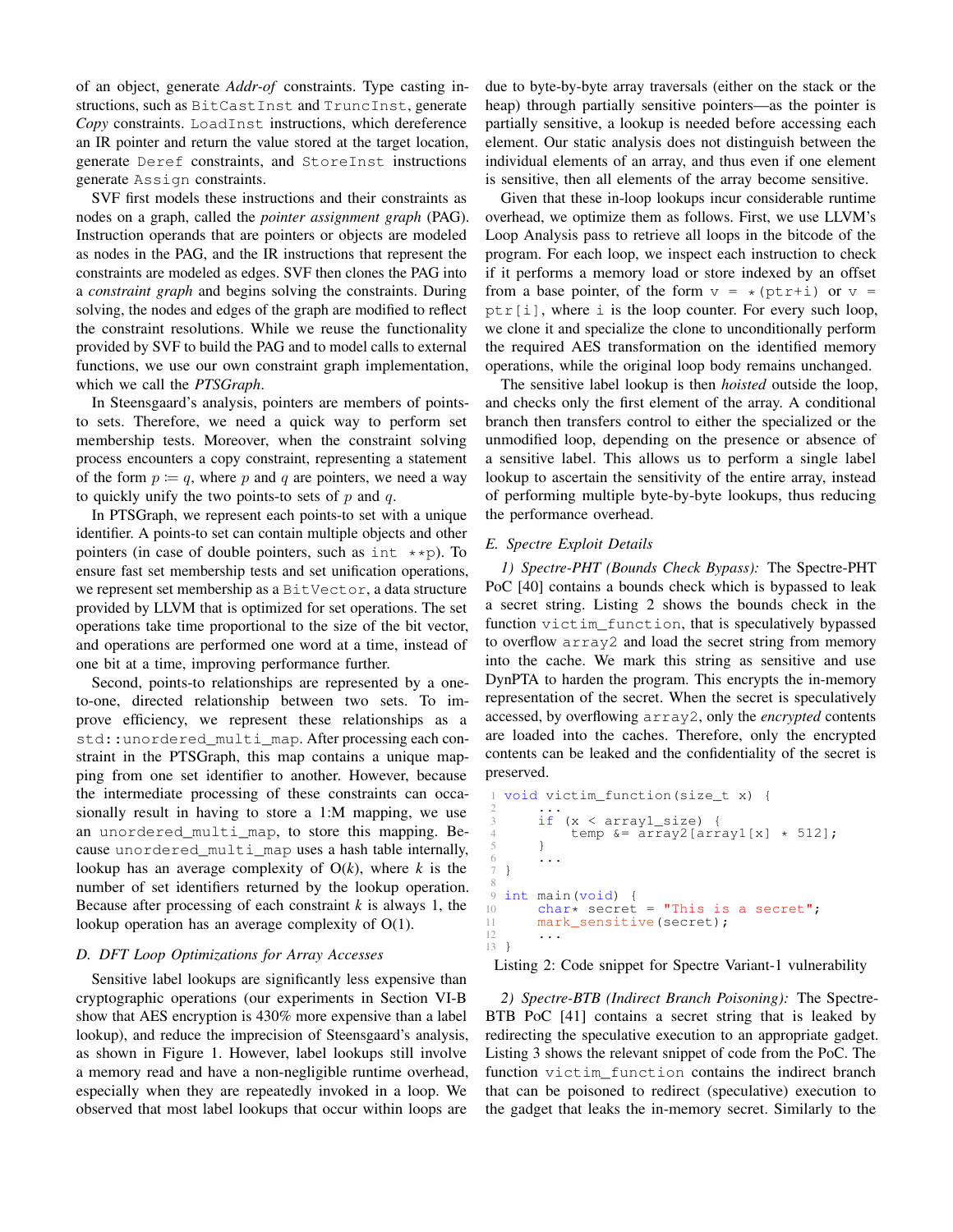<span id="page-17-3"></span>

Fig. 12: Runtime overhead of Nginx for protecting passwords along with SSL private key when HTTP password authentication is enabled.

Spectre-PHT exploit, we mark this secret as sensitive and use DynPTA to harden the program. This encrypts the in-memory representation of the secret, ensuring that only the *encrypted* contents are loaded into (and potentially leaked from) the cache, while the plaintext secret remains confidential.

```
1 int gadget(char *addr)<br>2 return channel[*addr
2 return channel[*addr * 1024];<br>3 }
   3 }
\frac{4}{5}5 int safe_target() {<br>6 return 42:
6 \quad return \qquad 42;7 }
8
   int victim_function( *addr, int input) {
10 ...
11 (*addr)();
   \overline{1} ...
13 }
14
15 int main(void) {
16 char* secret = "This is a secret";<br>17 mark sensitive (secret);
         mark_sensitive(secret);
18 ...
19 victim(...);
20 }
```
Listing 3: Code snippet for Spectre Variant-2 vulnerability

## <span id="page-17-0"></span>*F. Nginx with Password Authentication*

In addition to protecting the SSL private key, we enabled HTTP password authentication for Nginx and also protect the in-memory passwords. Although this is a rarely encountered use case in real-world deployments, marking these two different types of data as sensitive results in additional instrumentation at different parts of the code. During authentication, the provided user password is checked against a list of credentials loaded in memory from a file, which we mark as sensitive. Using the same set of experiments described in Section [VI-C1,](#page-9-1) we observed only a minor increase of 1% in the overall performance overhead, as shown in Figure [12.](#page-17-3) This is in line with our experience with protecting the HTTP password for Httpd and Lighttpd (Figure  $9(b)$ –(c)).

During startup, the SSL private key is read from a file, and thus its plaintext form is briefly exposed on the stack, before being encrypted by DynPTA. In practice, these stack frames are destroyed (overwritten) right after the server's initialization

<span id="page-17-4"></span>

Fig. 13: Microbenchmark results of DynPTA's run-time overhead with and without scoped-DFT, for an increasing ratio of sensitive vs. non-sensitive data in the program. As the percentage of sensitive data exceeds 70–80%, the scoped DFT and label lookups become more costly than simply encrypting all objects identified by the points-to analysis.

completes (and the called function returns). For our work, we assume that the system starts from a clean state, and because the server has not started handling requests yet, this window of opportunity does not represent a vulnerability. Still, to illustrate that sensitive data can be protected right upon their initial introduction in memory from external sources, we marked as sensitive the stack objects in which the SSL private key is loaded temporarily during program initialization (specifically, buf, data, and dataB in function PEM\_read\_bio). The data in these objects is read via the fread Glibc call. Marking these objects as sensitive, using the mark\_sensitive primitive, encrypts them in memory. Because PEM\_read\_bio is invoked only during program startup and these objects are never referenced again, we did not observe any performance impact due to these additional sensitive objects.

#### <span id="page-17-1"></span>*G. Microbenchmarks*

To further study the performance characteristics of DynPTA as an increasing amount of application data is marked as sensitive, we implemented two microbenchmark programs and hardened them using DynPTA. The data in both programs comprise a list of 100 arrays, with each array initialized with 100,000 random integers. In each round, we can vary the percentage of arrays that are marked as sensitive. The first microbenchmark computes the largest number of all items in the list of arrays, and the second microbenchmark sorts all integers in the list of arrays using the merge sort algorithm.

For our experiments, we varied the ratio of sensitive to non-sensitive arrays in each microbenchmark and measured the run-time overhead at each point. As shown in Figure [13,](#page-17-4) as the ratio of sensitive to non-sensitive arrays increases, the overhead increases linearly as well (from 5.4% to 401% for largest number, and from 6% to 393% for merge sort).

To study the performance benefits of scoped DFT, we repeated the above experiments by disabling scoped DFT and label lookups, i.e., using the results of Steensgaard's analysis directly to encrypt *all* objects identified by the points-to analysis. As shown in Figure [13,](#page-17-4) without scoped DFT the overhead is